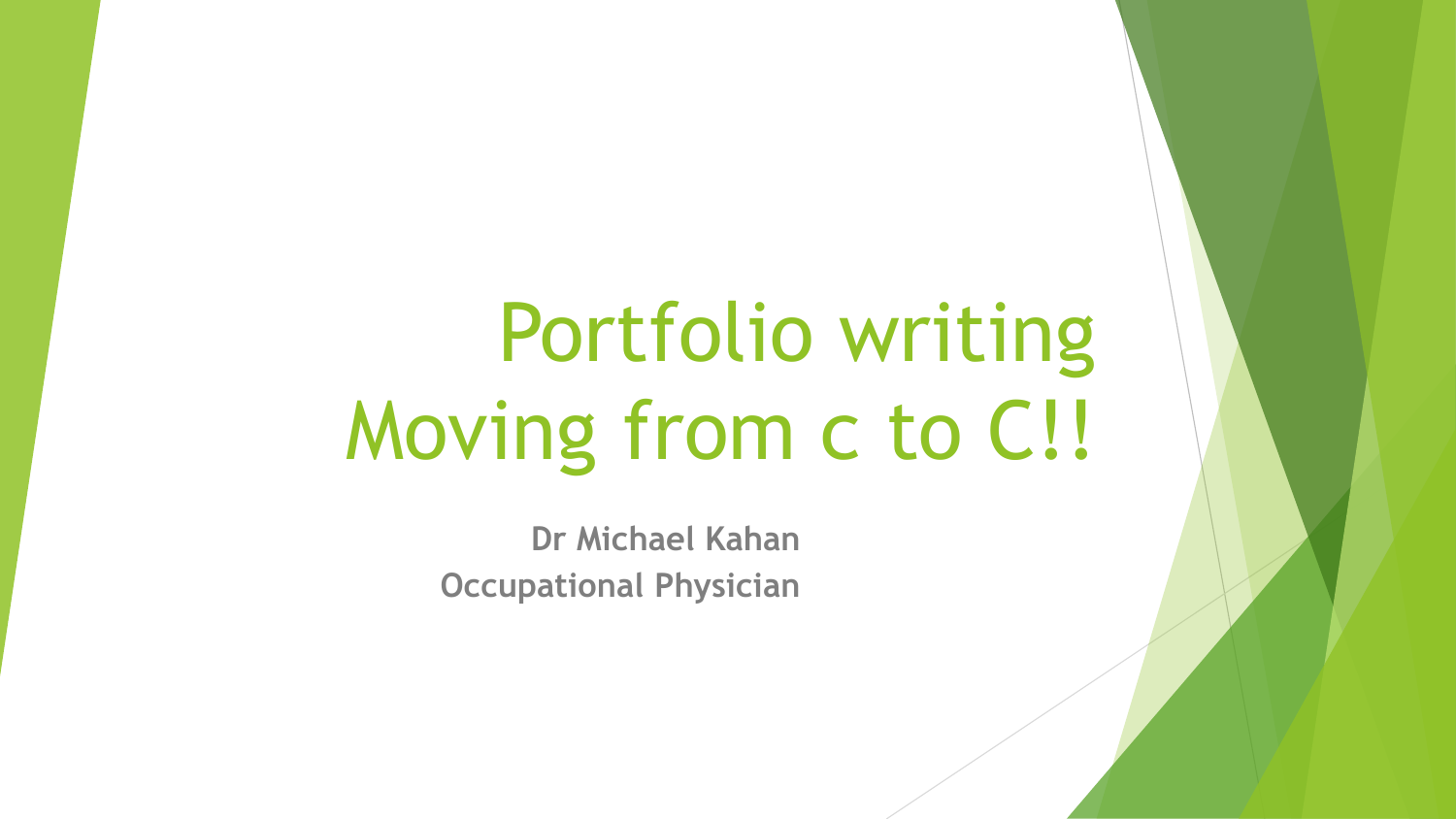## Candidates need to adhere to the following principles:

- Informed consent
	- Human rights legislation
	- Privacy legislation
	- Natural justice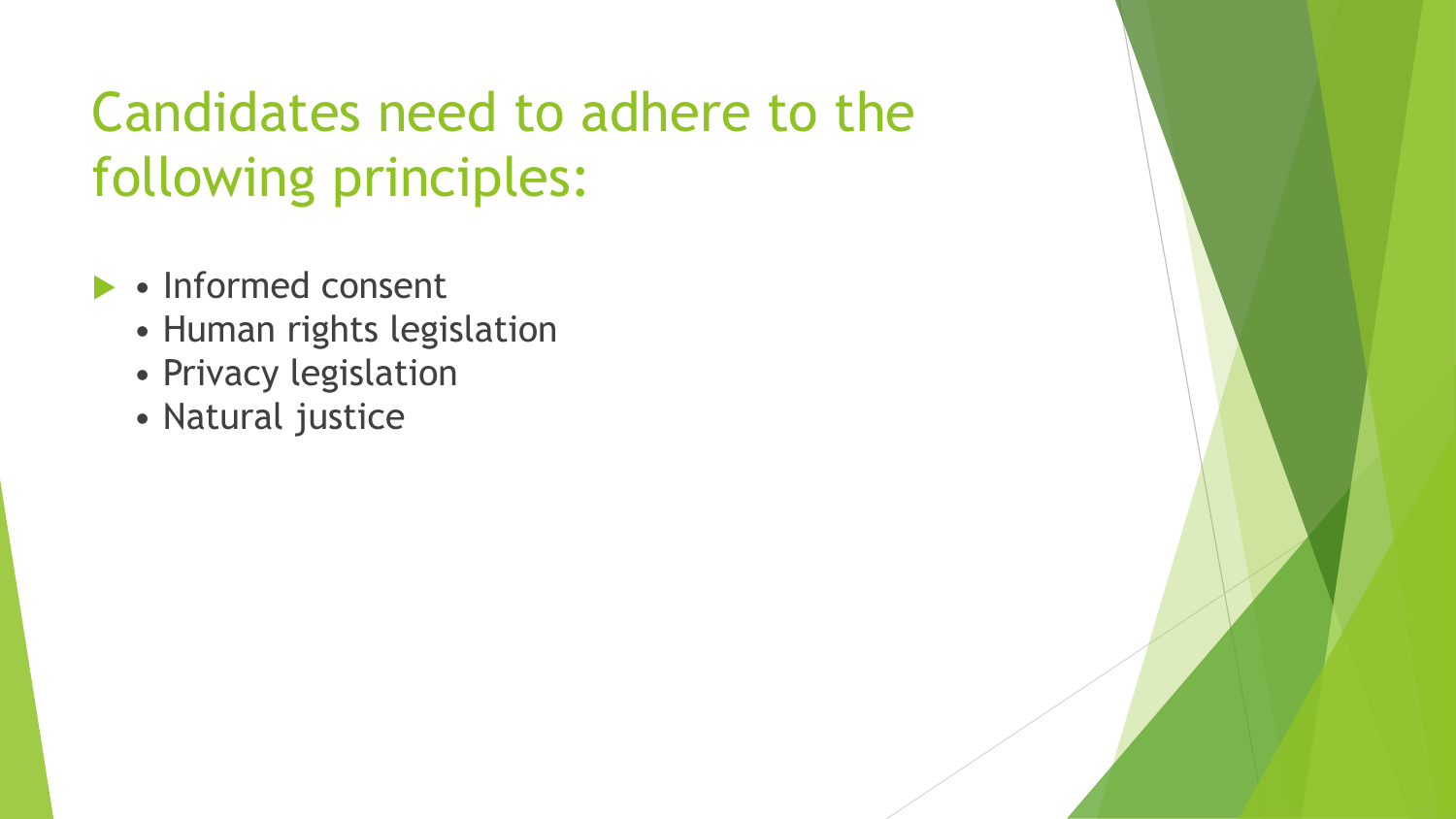### Informed consent

- ▶ The purpose of the assessment i.e. the difference between your role and role of patients own doctor.
- $\blacktriangleright$  Explanation of what is going to happen in the assessment
- Obtain the patients consent i.e. any part of the assessment may be include in the report , also inform the patient that they have a right to withdraw.
- $\blacktriangleright$  Explain the report will be the property of the third party .Any questions should be addressed to the third party
- $\blacktriangleright$  Any sensitive issue either omit or paraphrase for the report .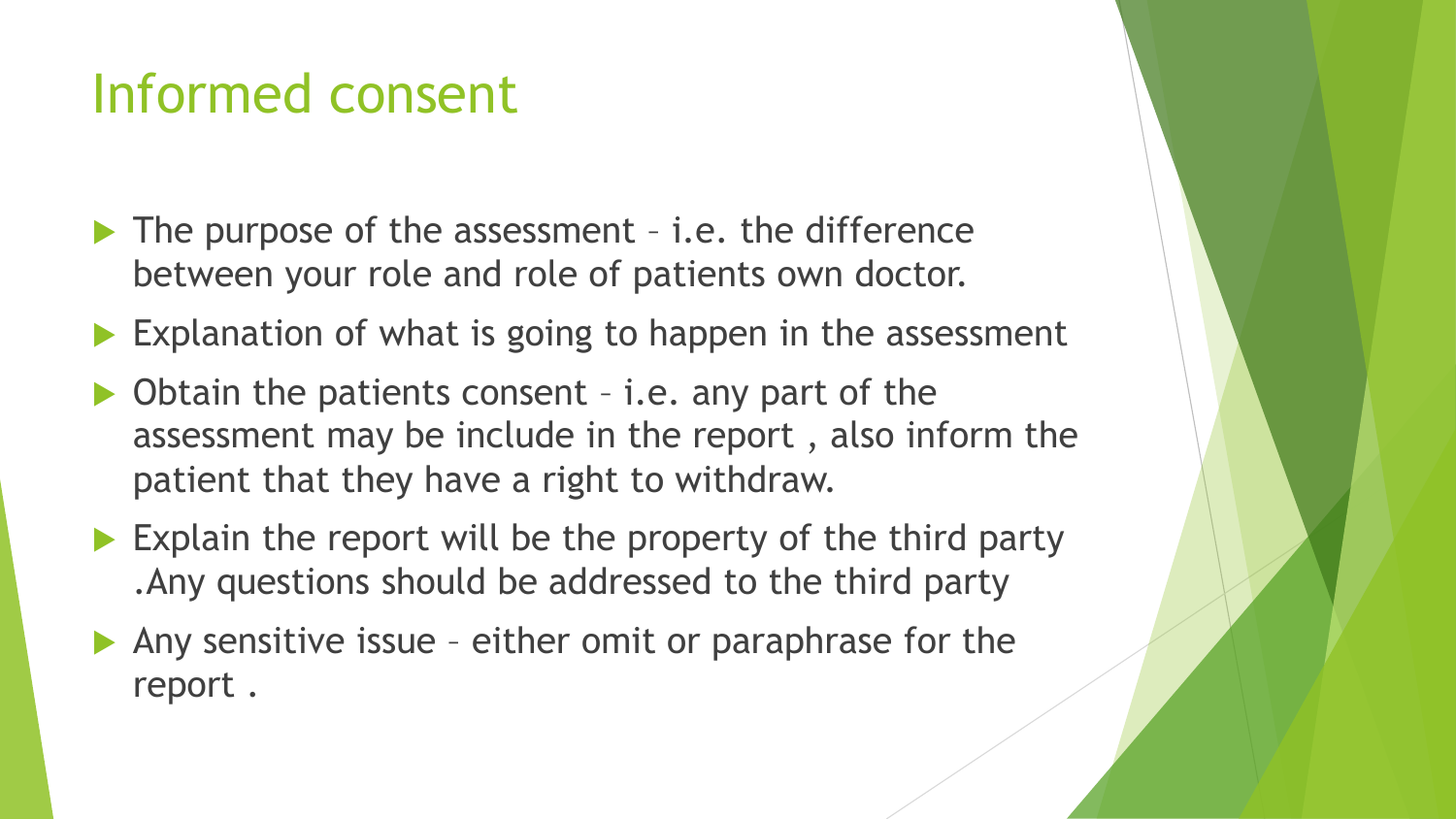### Informed consent

- Any follow up or rehabilitation will be the GP / other specialist .
- If they don't understand feel free to ask
- Support person happy to have but it the patient being assessed and therefore needs to answer the questions.
- $\blacktriangleright$  Emphasize the point that any decisions regarding claim decision are the remit of the insurer not yourself.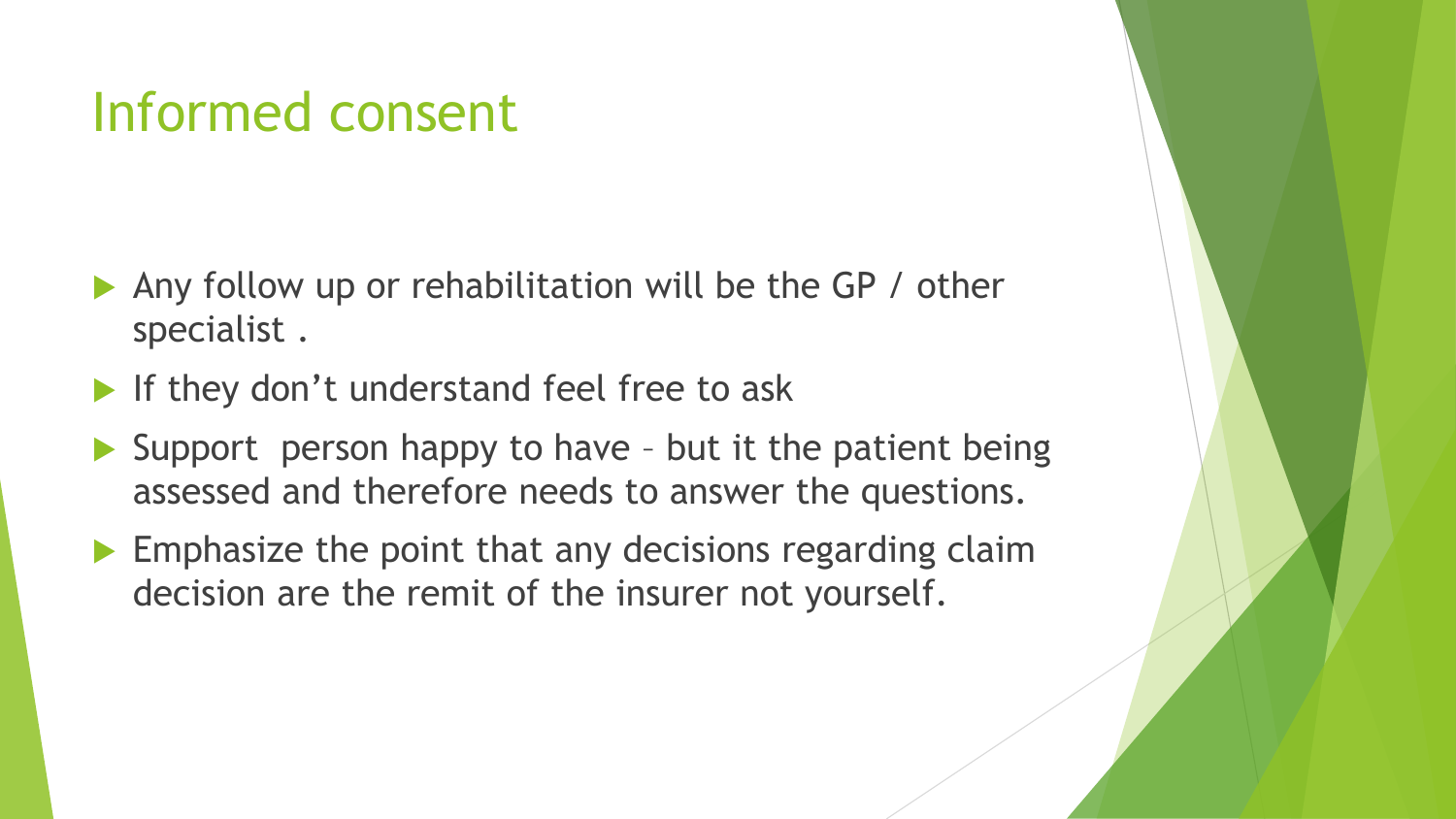### Human Rights Act

*Example: A man was transferred to another workplace because he could not wear the required safety boots due to having diabetes and the necessity to follow diabetic foot-care.*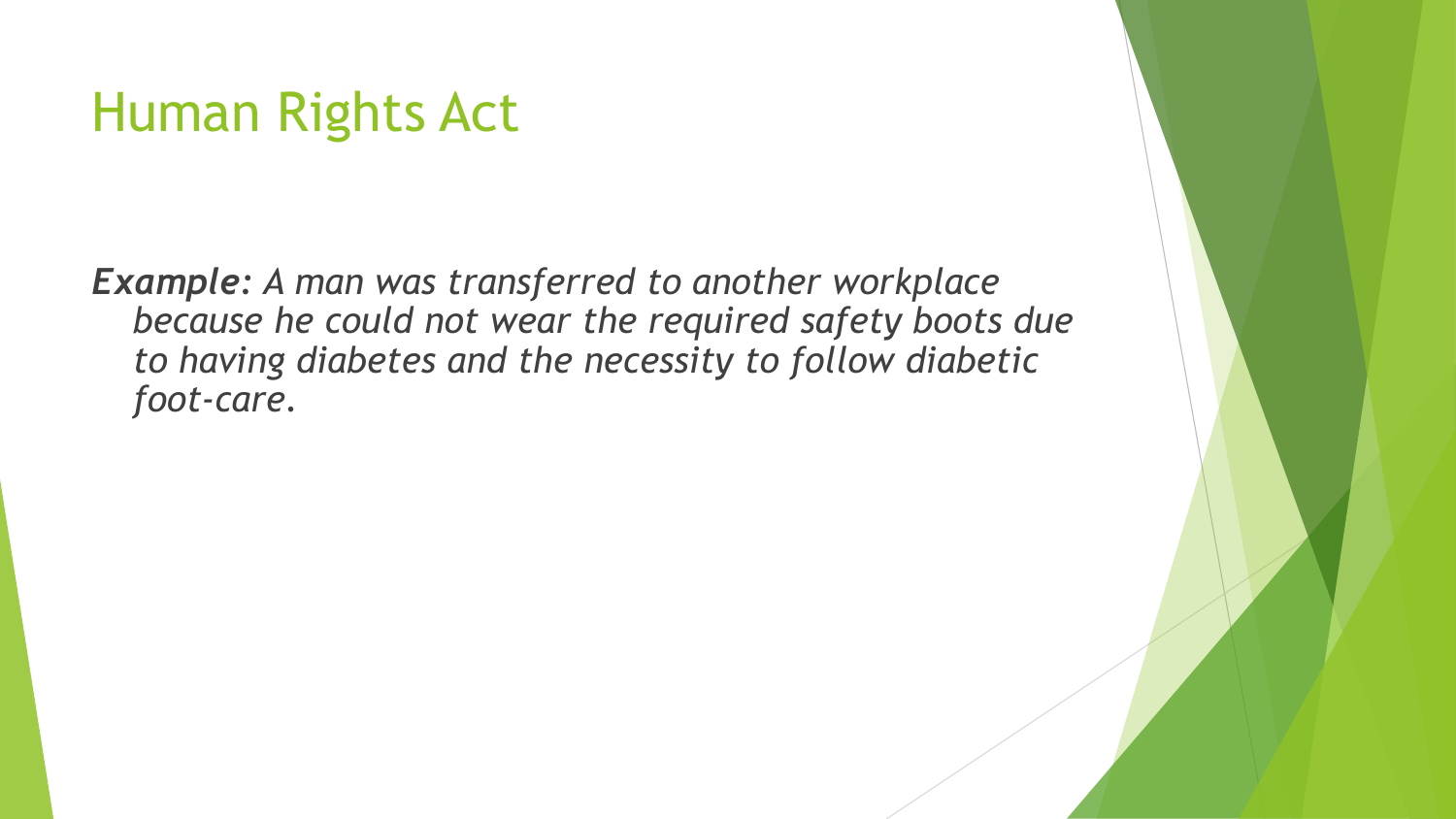### HR Act

 *The company justified the transfer on the grounds that safety boots were necessary to fulfil requirements under the Health and Safety in Employment Act. The company maintained that it had made all efforts to accommodate the complainant's disability by, for instance, allowing him to have two hourly breaks for food. The Commission's Complaints Division found that the company had fulfilled their obligation to try to accommodate him and also found that the 'risk of harm' exemption applied.*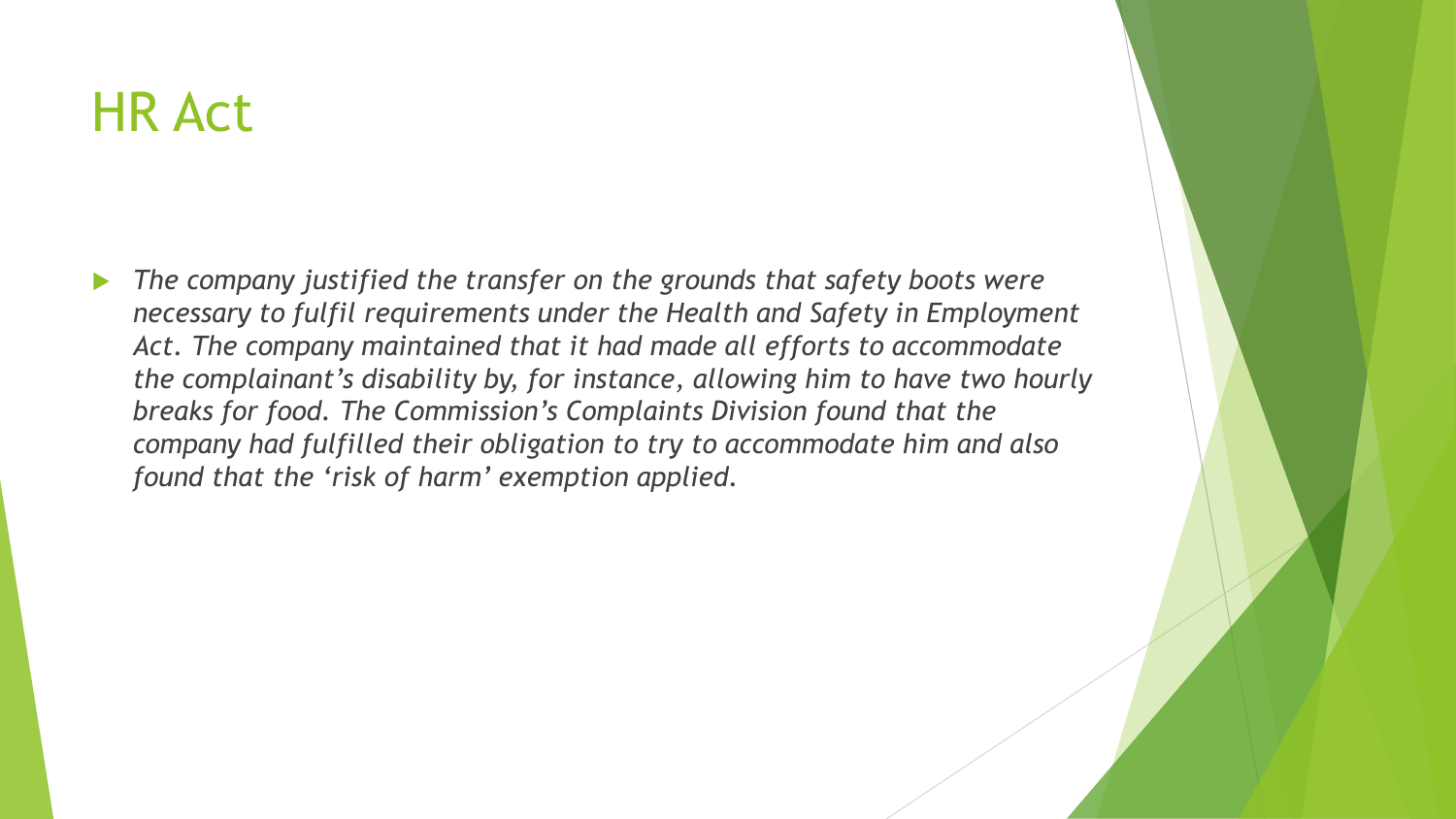### **Rule 1Privacy Act**

#### **Health agency must not collect information unless:**

- **For a lawful purpose connected with the functions of the agency** 
	- *i.e.* care and treatment, monitoring, administration, training
- collection is necessary for that purpose
	- **▶** *i.e.* directly related to functions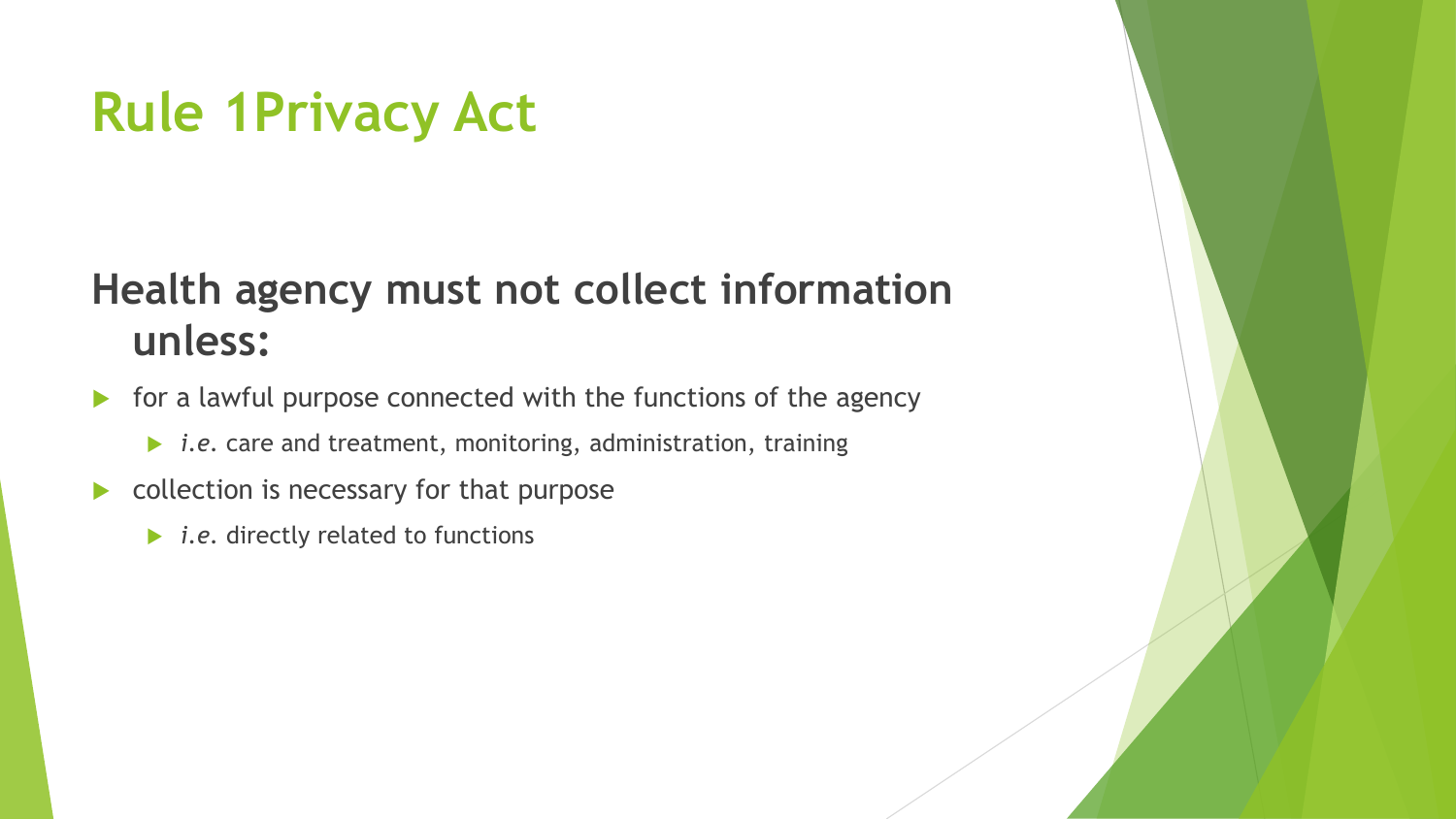### **Pre-employment questioning**

Gina, a nurse, applies to a hospital for a job. One question on the pre-employment form is "Do you have hepatitis C?" The hospital needs this information because nurses with hepatitis C will be assigned to appropriate tasks for someone with that status.

*Is the hospital entitled to do this?*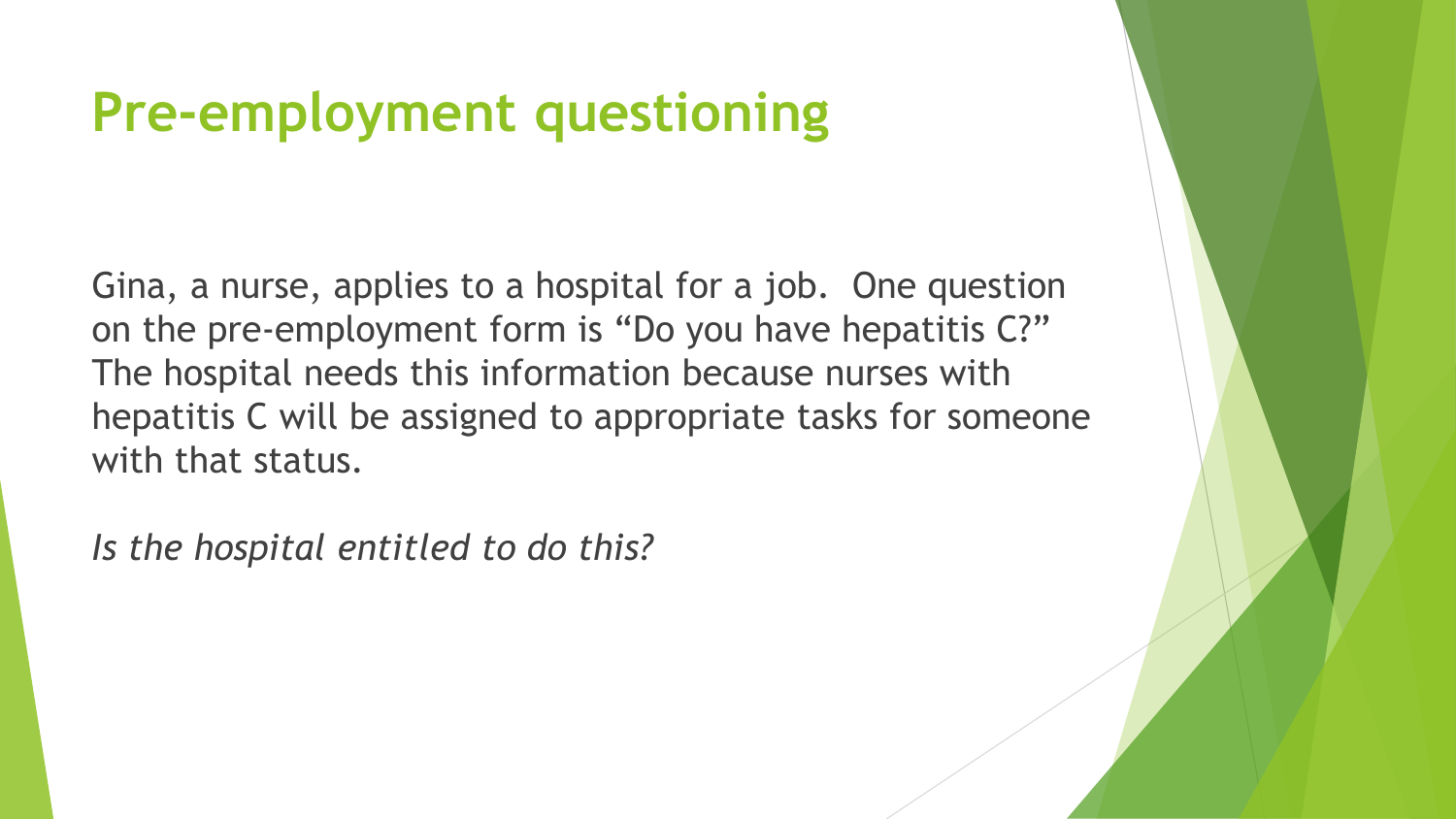- Exposure-prone procedures are characterised by the potential for direct contact between the skin (usually finger
- or thumb of the health care worker) and sharp surgical instruments or needles in body cavities or in poorly visualised
- **•** or confined body sites including the mouth.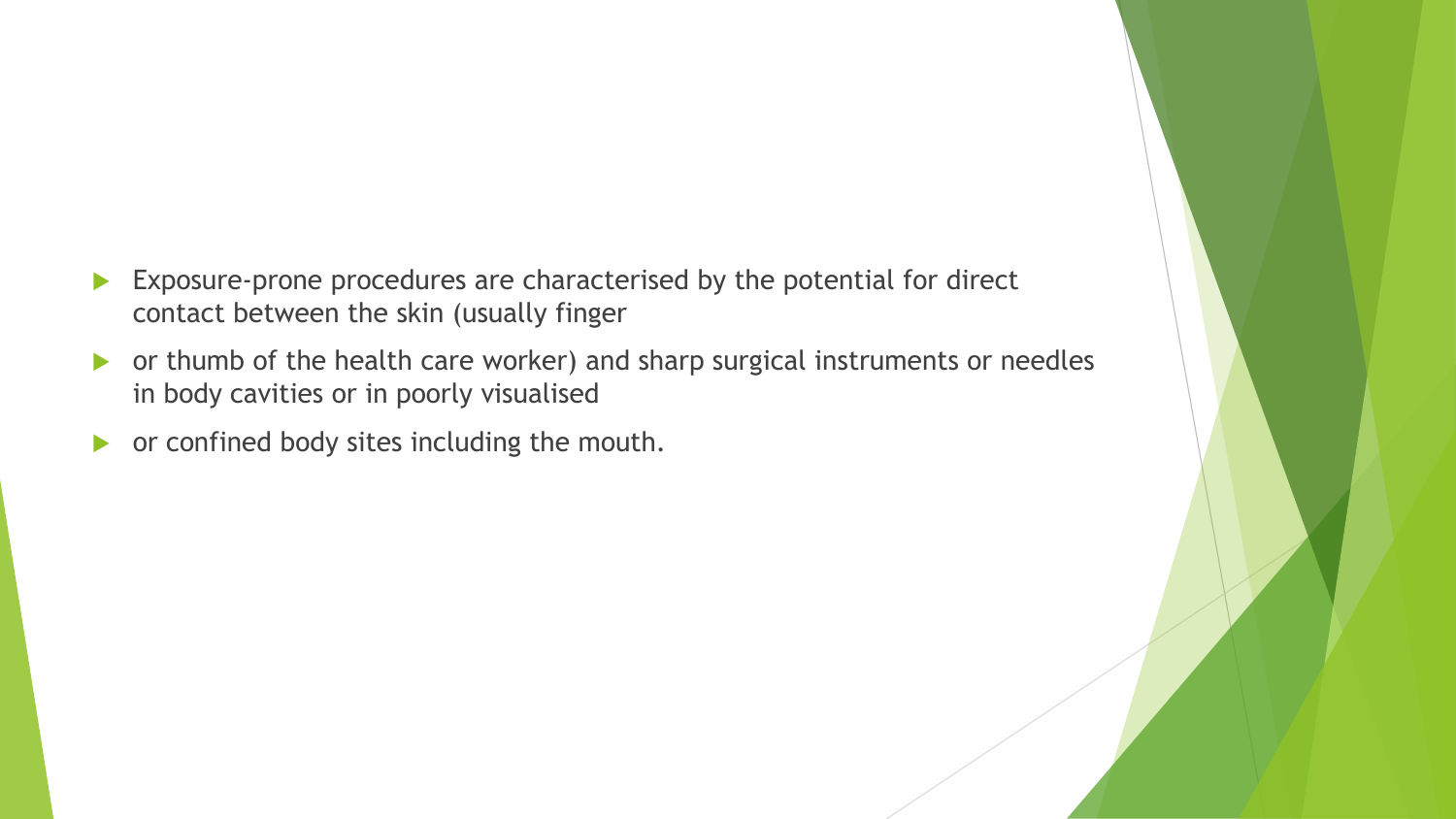### **Collection from family**

Frank is receiving treatment as a voluntary patient. The psychiatrist suspects that his condition may stem from an incident in his childhood. If so, this would affect the approach taken to treatment. Frank does not seem to know of any incident that may be relevant.

*Can the psychiatrist approach the family?*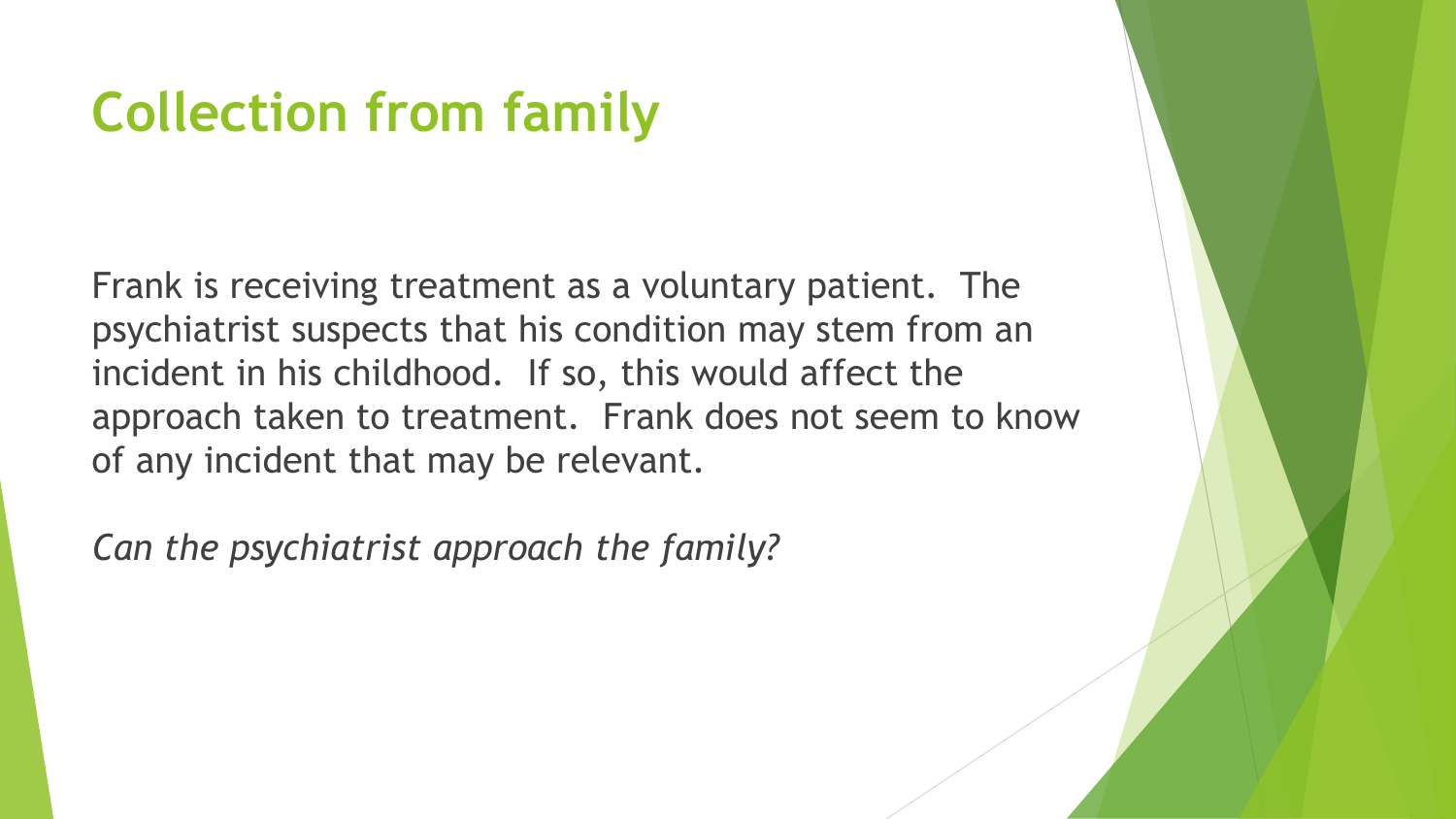### Rule 2

**Health agency must collect from person concerned unless:**

- **Person unable to provide it**
- **Person authorises someone else to do it**
- would prejudice interests or safety of person
- $\blacktriangleright$  information publicly available
- person can't be identified from it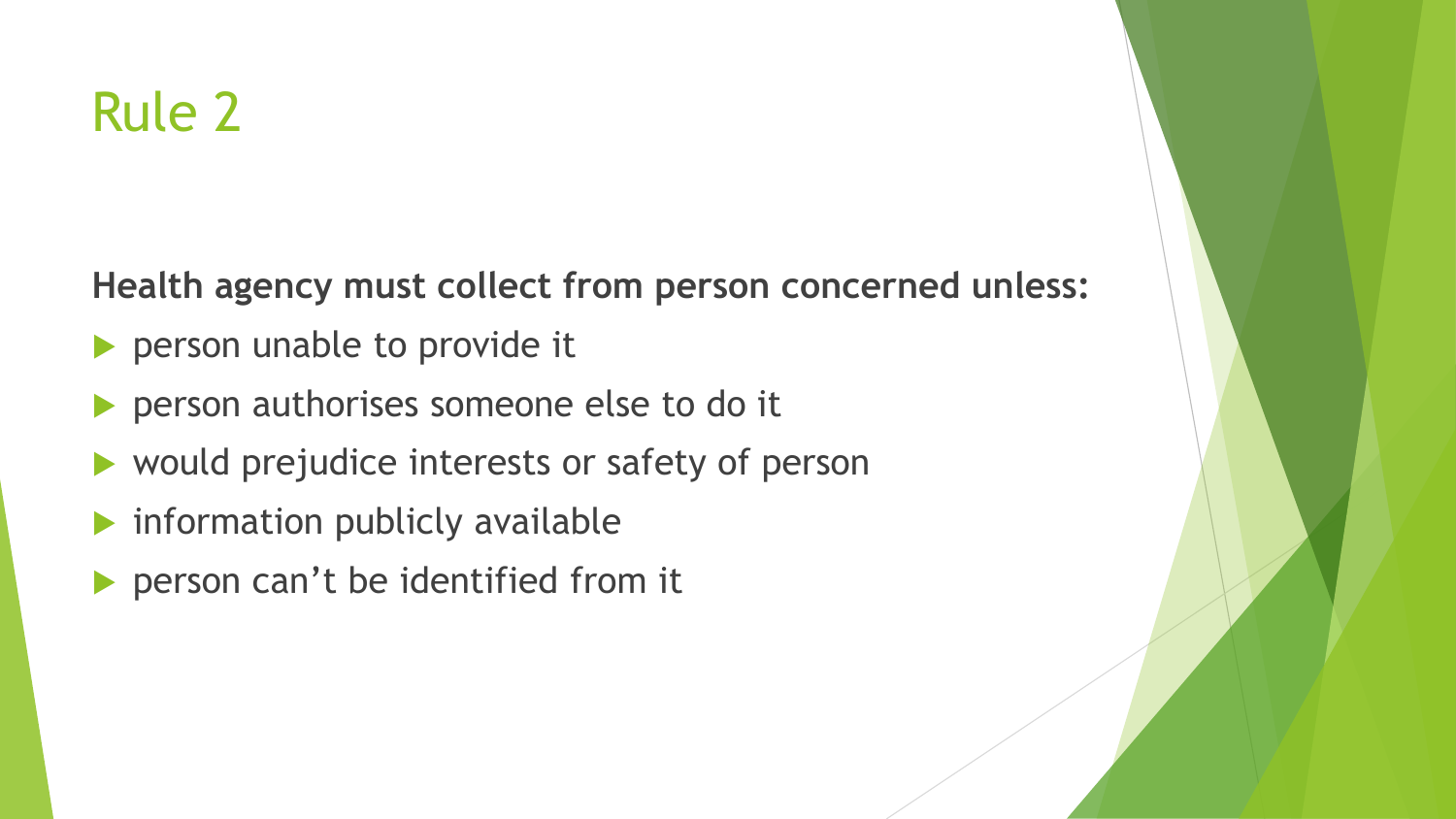### **Making assumptions**

Ellen has a blood test which establishes that she would be a suitable kidney donor for her sister. The specialist told her sister that Ellen was a suitable match. Ellen had not decided whether she wanted to donate her kidney and felt very pressured by her family following the disclosure.

*Did the specialist act correctly?*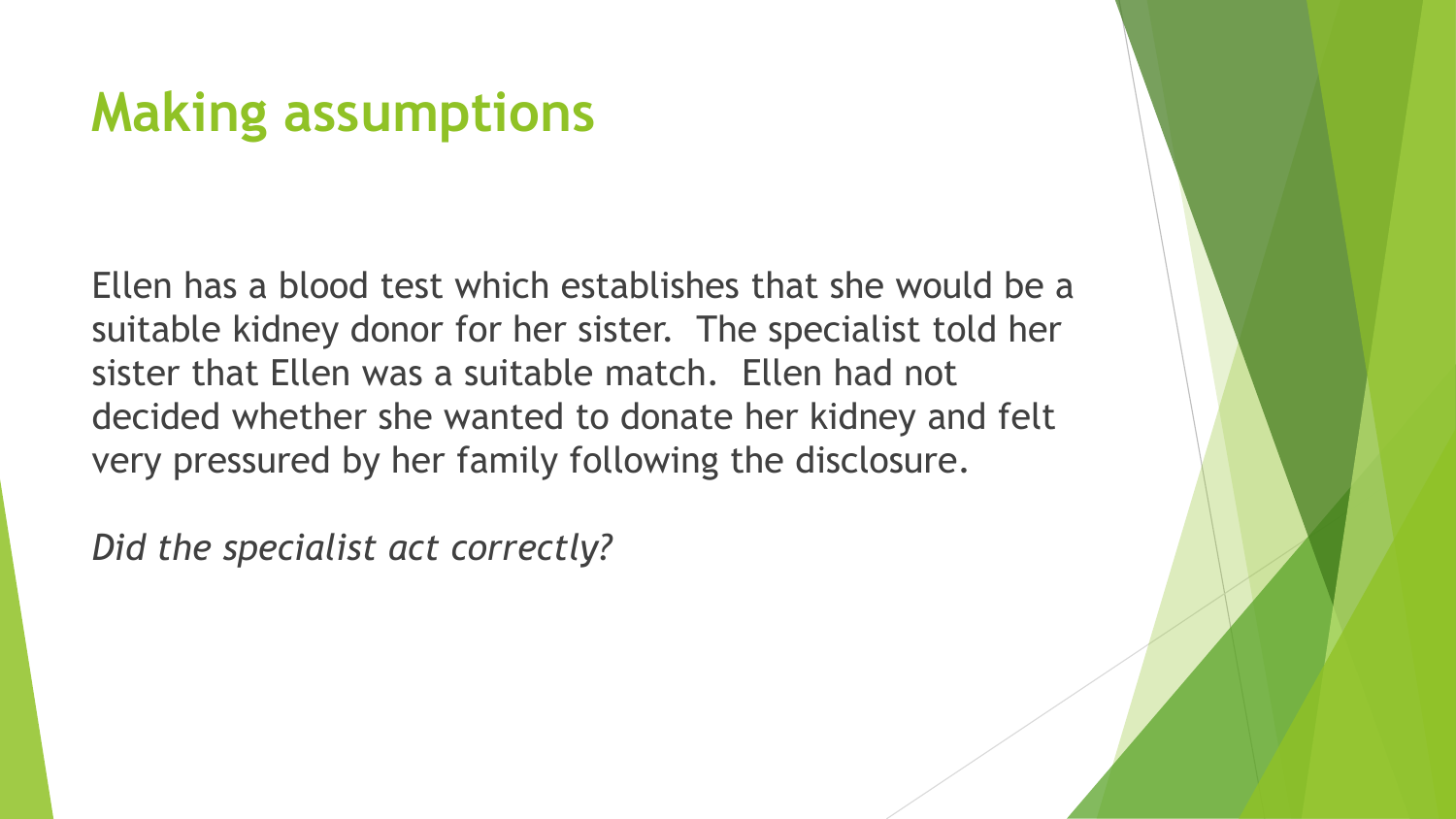## Rule 3

**Health agency must take reasonable steps to ensure that person knows:**

- $\blacktriangleright$  that the information is being collected
- by, and for, whom
- $\blacktriangleright$  for what reason
- whether voluntary or mandatory
- consequences of not providing
- $\blacktriangleright$  has the right to access and correction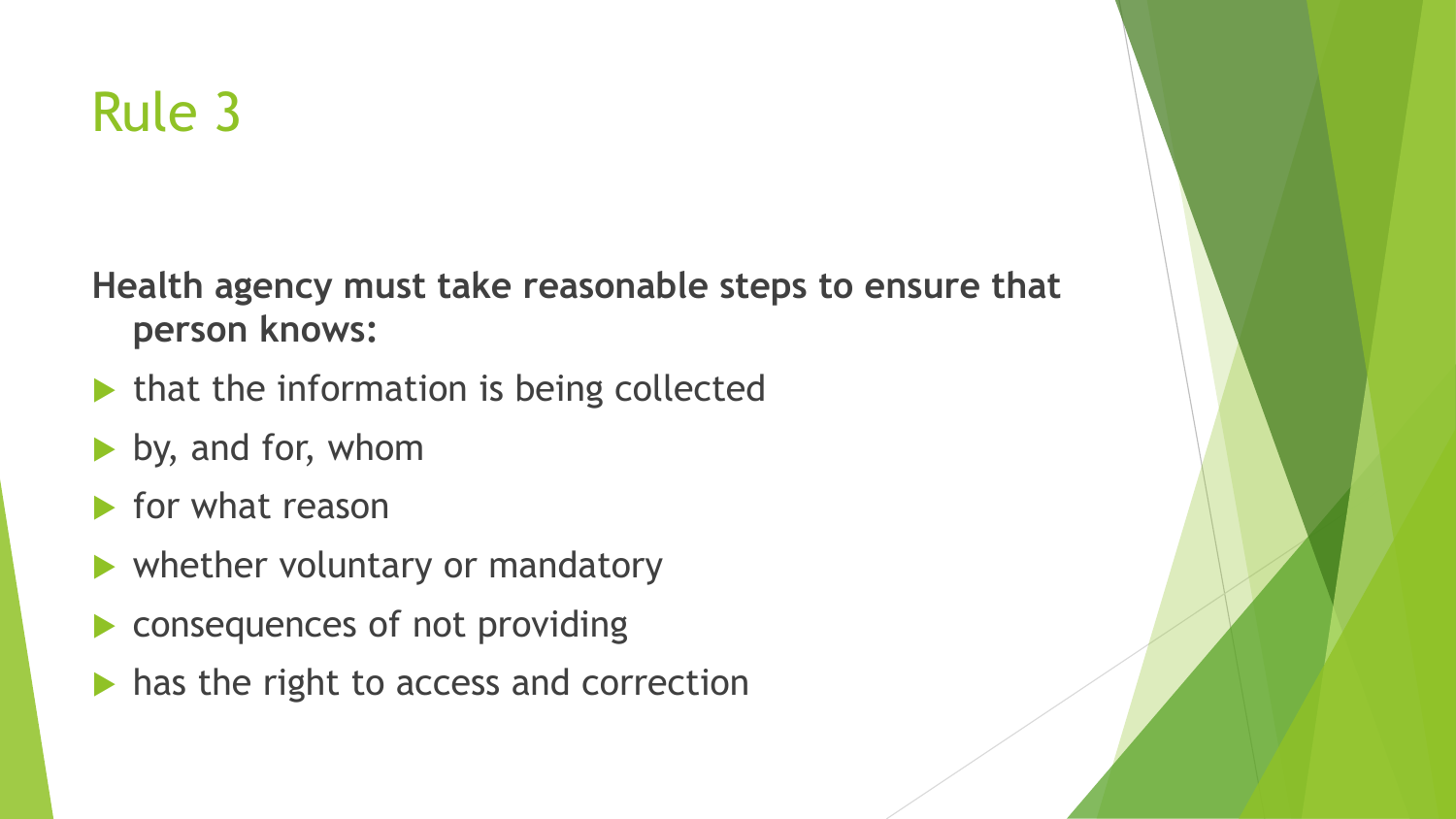### **Rule 4**

**Manner of collection must not be:**

- unlawful
- $\blacktriangleright$  unfair
- unreasonably intrusive or insensitive
	- personal
	- $\blacktriangleright$  cultural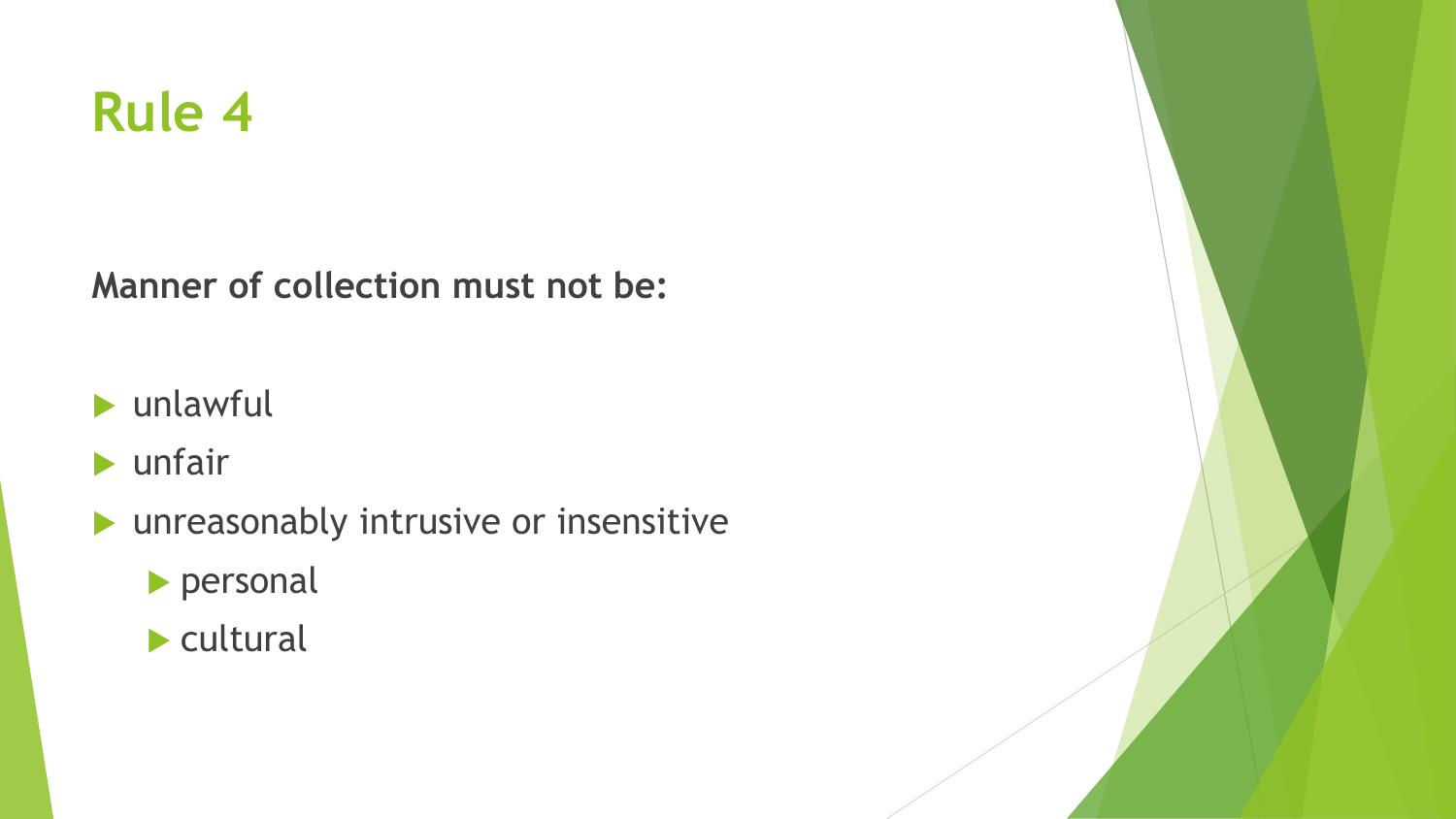### **Videotaping interviews**

 $\blacktriangleright$  Hine visits a counsellor who seeks her permission to videotape the interview for training purposes. She is told that only small excerpts would be used and the client would not normally be identifiable. During the session she discloses sensitive information about an abusive relationship. She later discovers that this segment was used for training and that she was identified.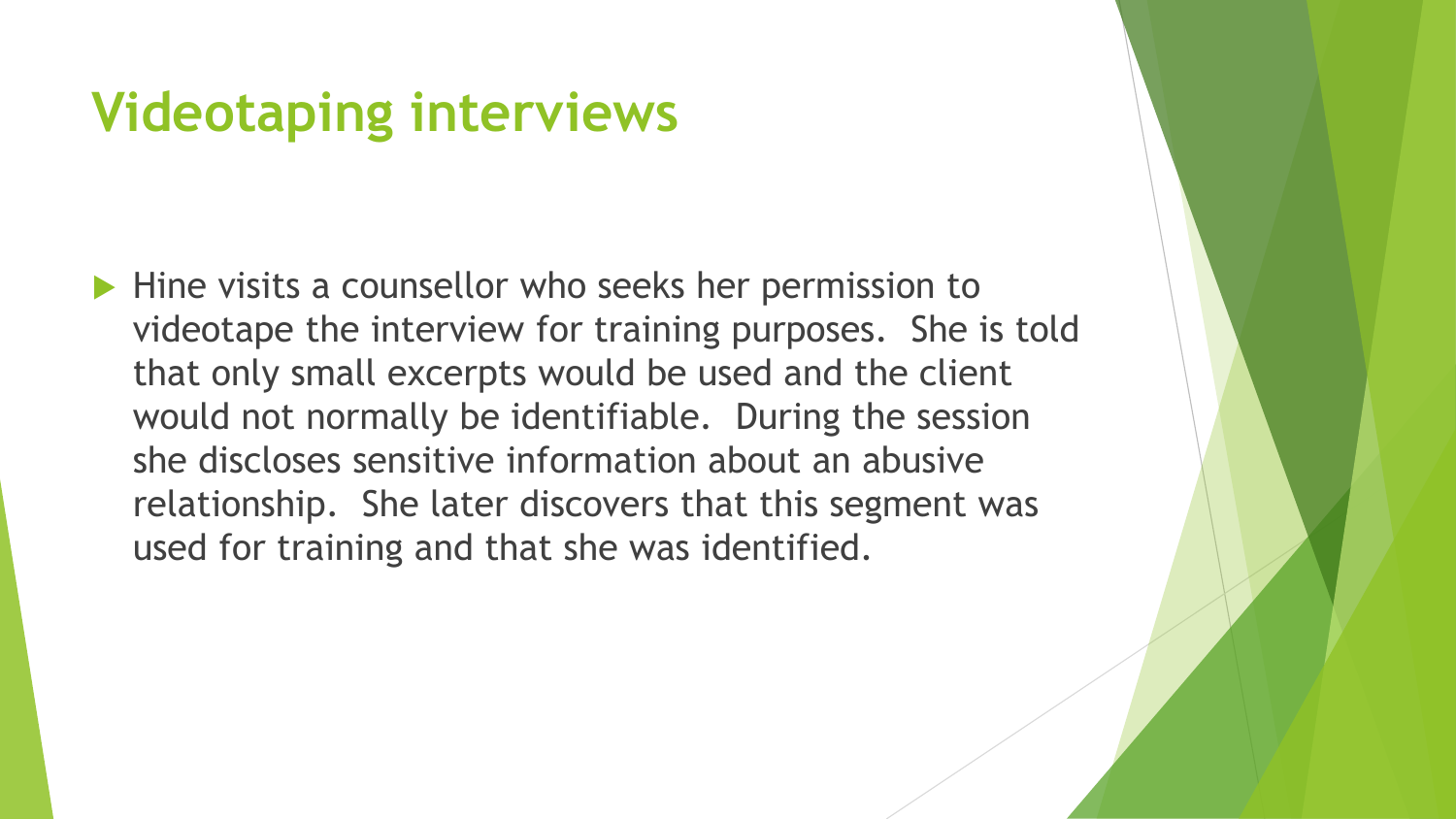### Rule 5

#### **Information must be:**

- stored securely
	- physical & technical
	- **Derational**
	- $\blacktriangleright$  transmitted
- **Perotected from unauthorised use if disclosed to others**
- ▶ disposed of properly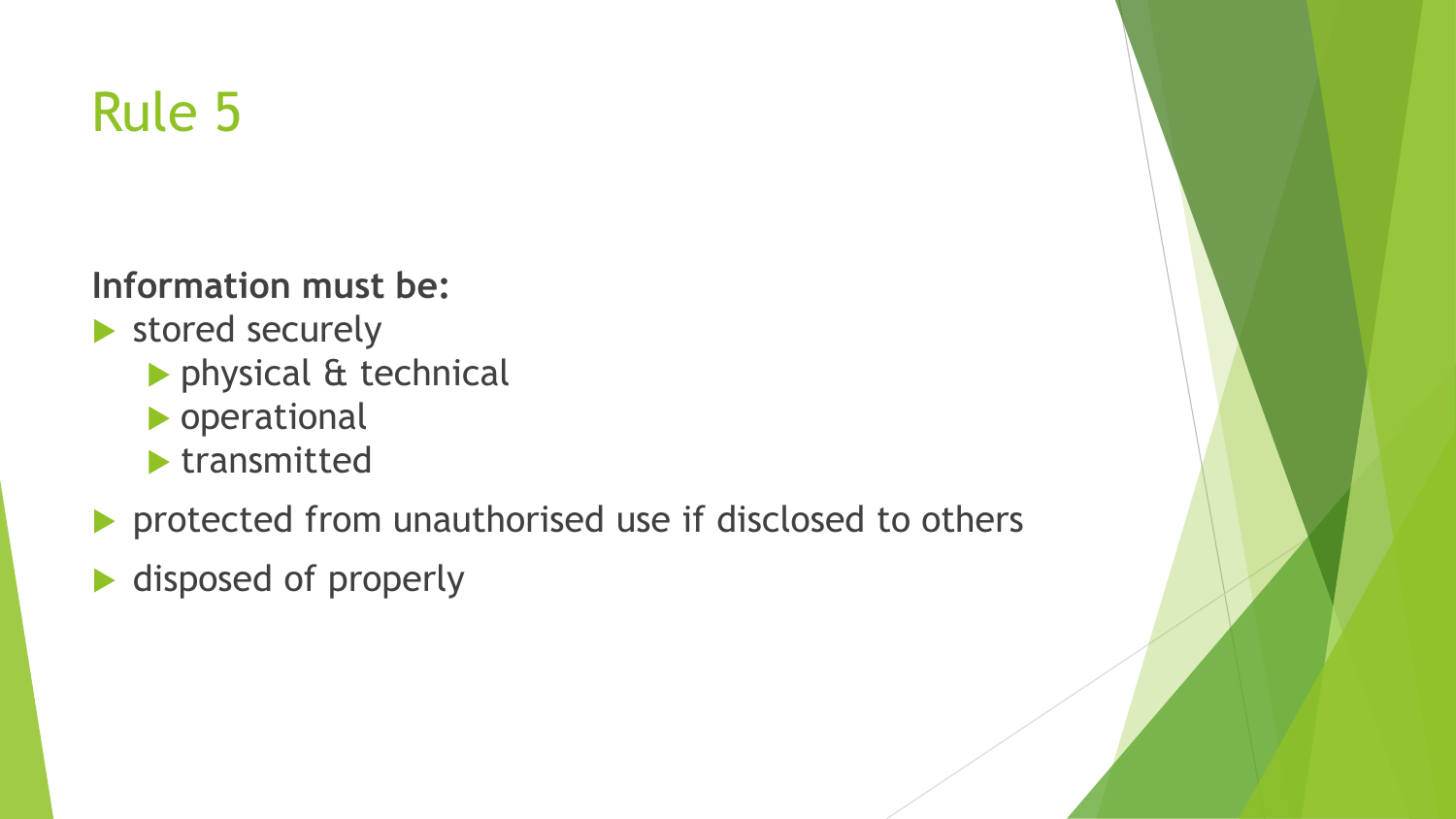### Rule 6

**A person has right of access to information:**

- by oral or written request
- $\blacktriangleright$  in an appropriate form
- within a reasonable time (20 work days)
- with reasonable assistance
- unless grounds for refusal exist...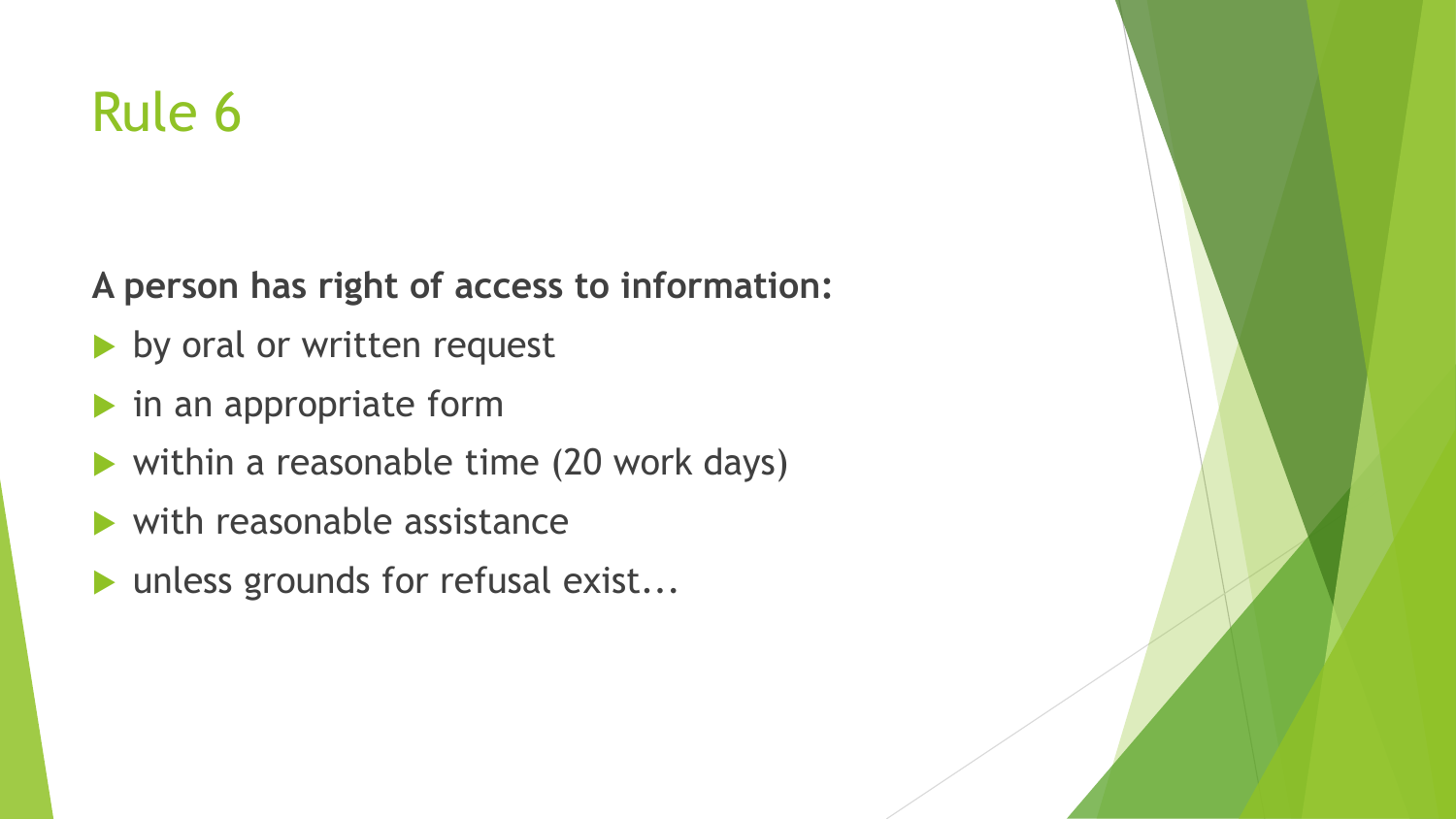### **Correcting medical information**

Tim finds a specialist's report on file stating that he had appendicitis in 1976, not 1986. He wants this corrected. Tim also disagrees with the opinion of the specialist as to the significance of a childhood illness he suffered. He wants that section of the report deleted.

*How should you respond to these requests?*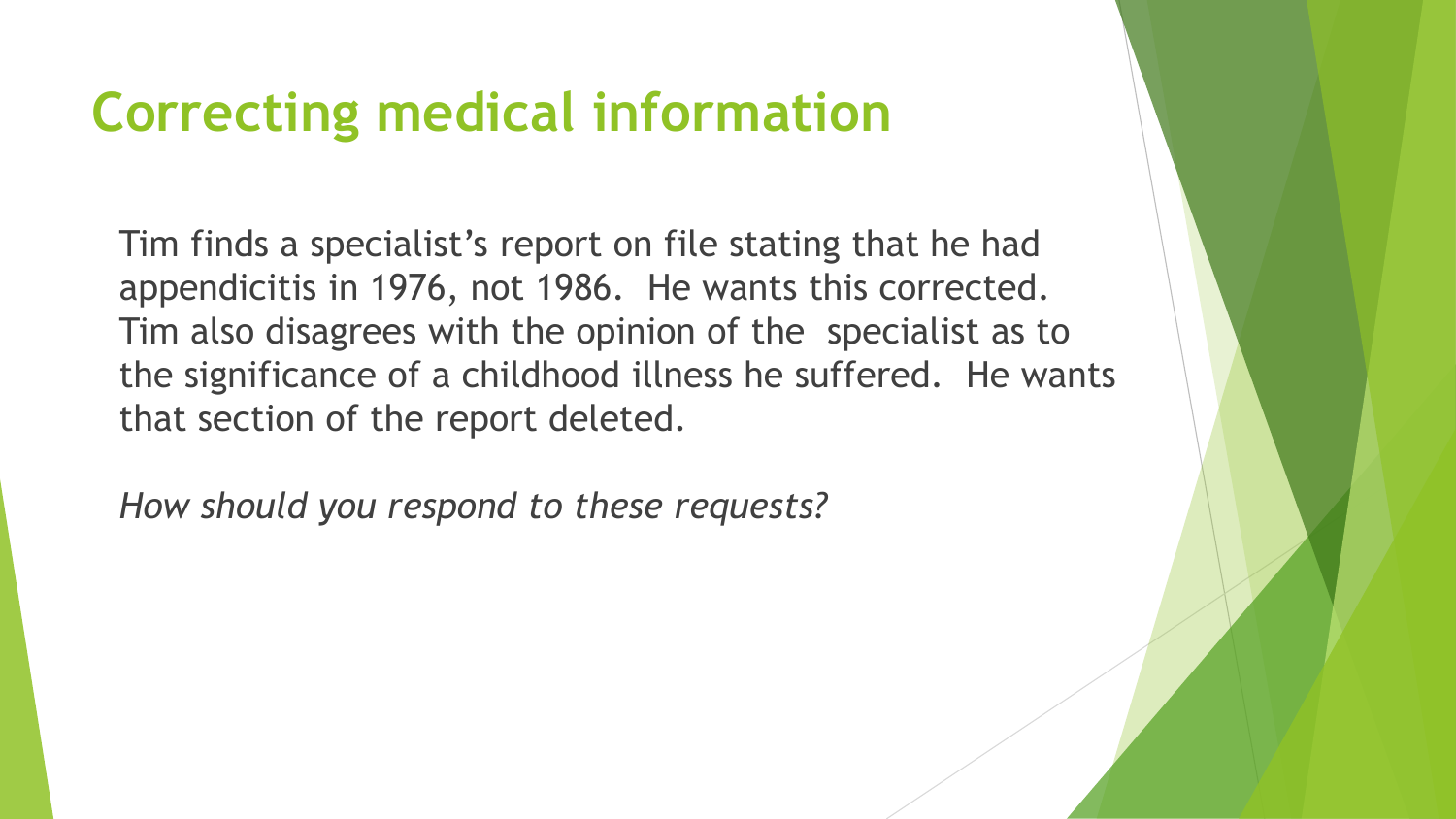### **Retaining information**

Donna is dismissed from her job because of poor attendance. She demands to take her employment medical records as she leaves.

*Should the employer comply?*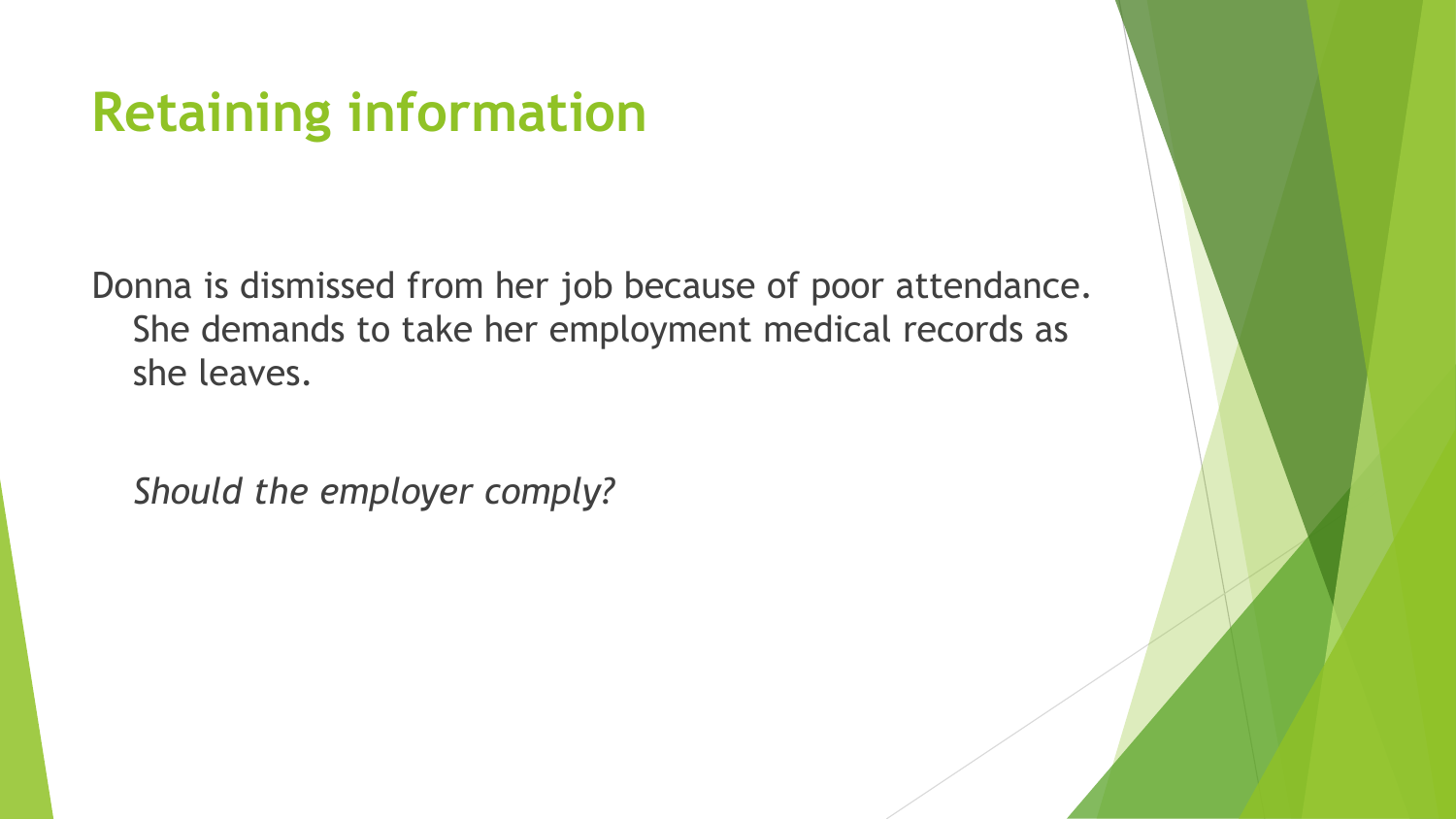### Rule 7

**A person has the right to:**

- request correction of information
- have agency notify other recipients of information
- **Explanation as to why request refused** 
	- be advised of right to complain
- $\blacktriangleright$  have the request attached to the information if correction not made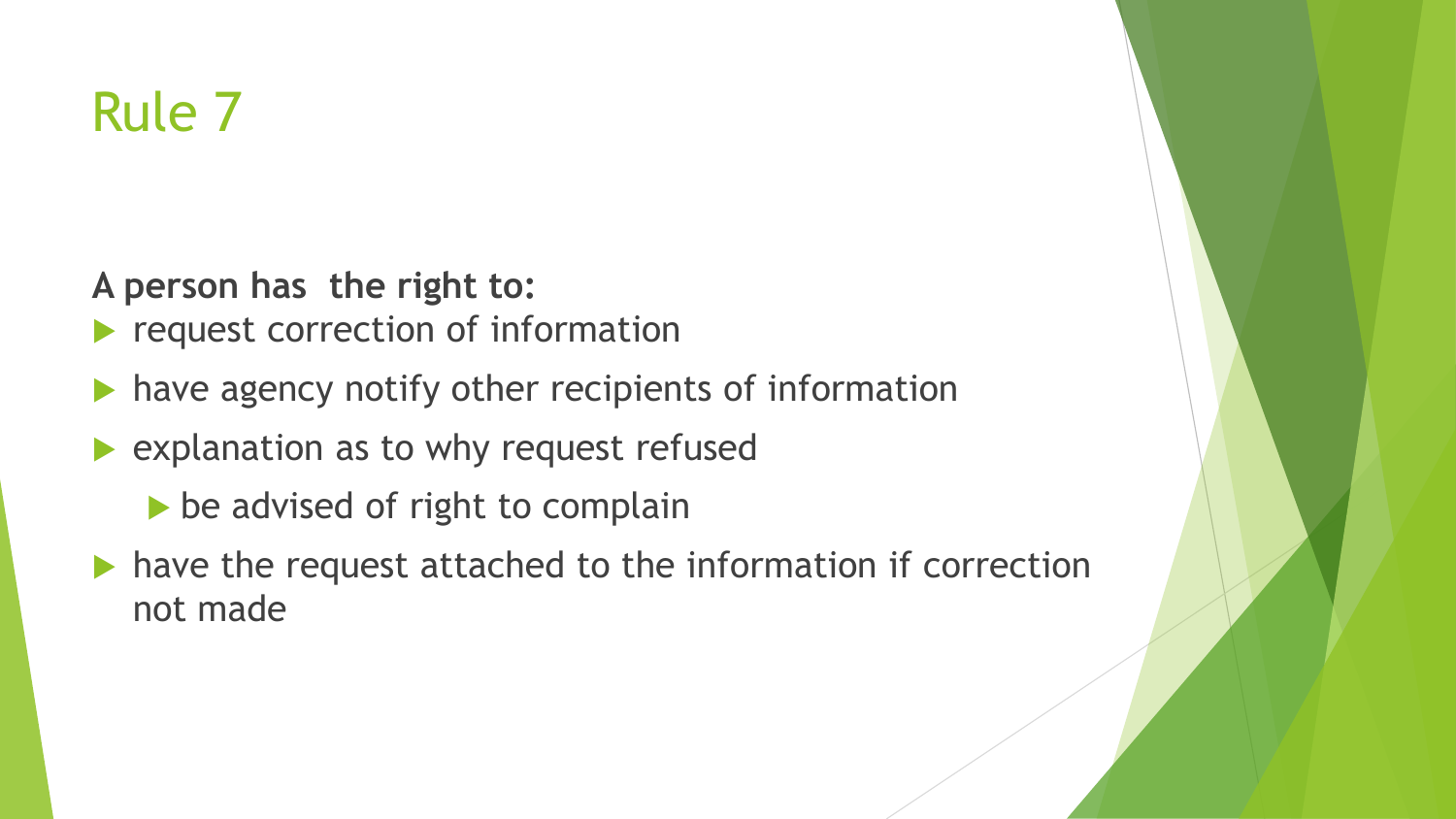### Rule 8

**Health agency must ensure that the information is:**

**accurate** 

- advise individual of own responsibility
- up to date
- ▶ complete
- $\blacktriangleright$  relevant
- not misleading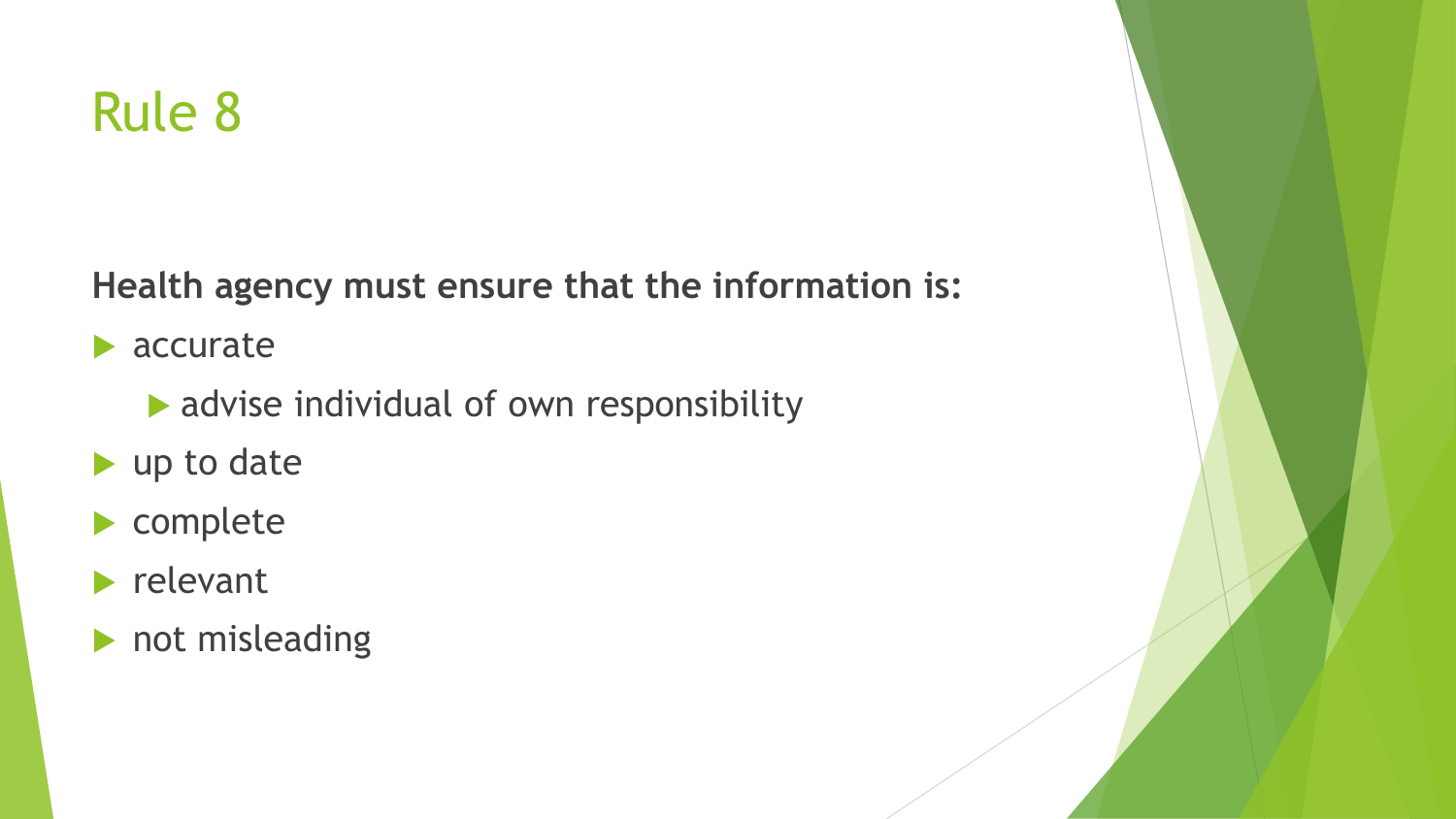### **Transferring information**

Mike applies for a job in another department of a large company. At the interview the manager produces the preemployment medical questionnaire for his present job, indicating a history of depression. Mike is told that he is unsuitable because of this.

*Should the manager have this information?*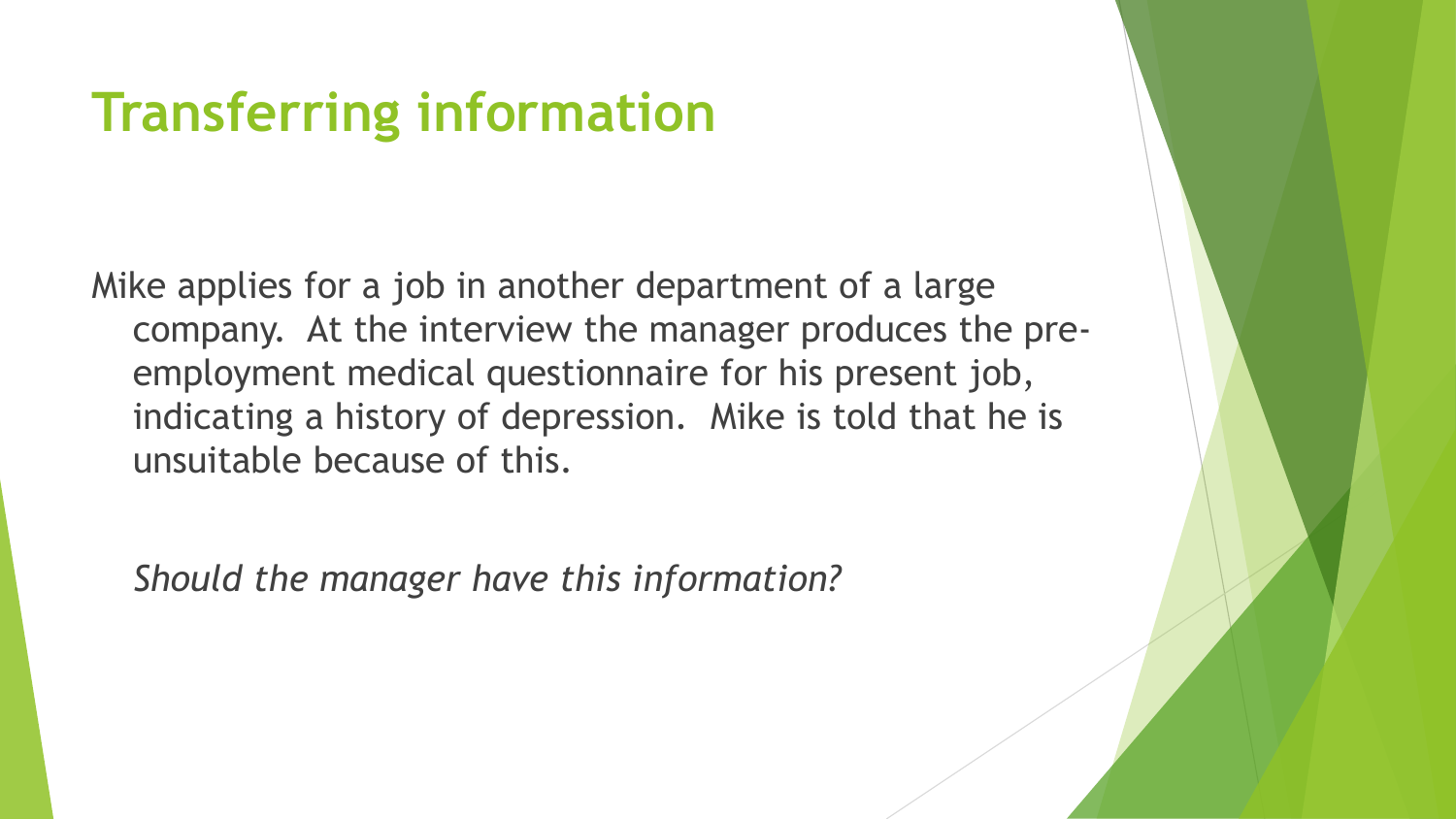

A health agency must not keep information for longer than needed for purposes for which it can lawfully be used.

A *lawful* purpose need not be the *original* purpose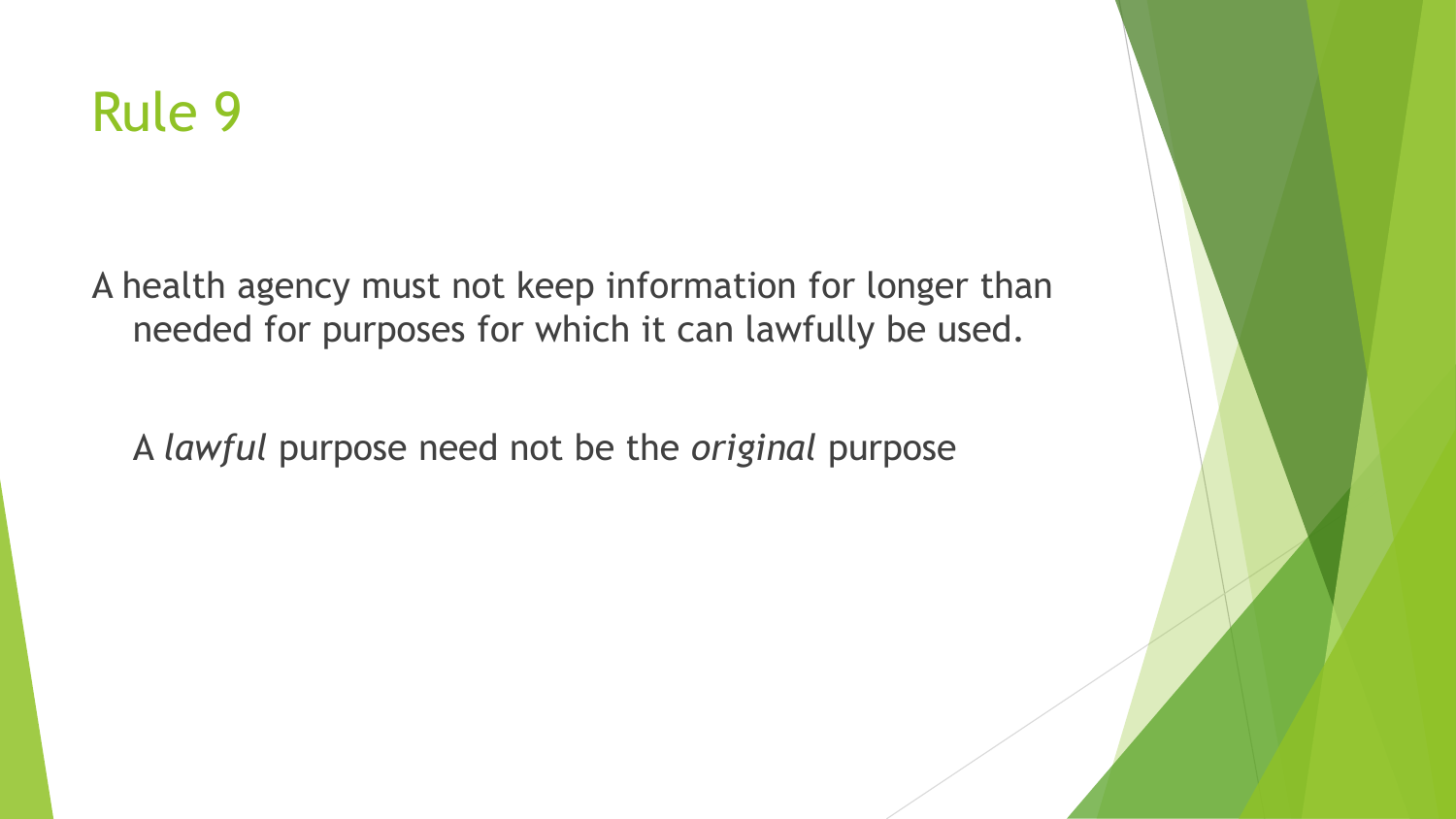### Rule 10

**Information obtained for one purpose cannot be used for any other purpose unless an exception applies; e.g...**

- $\blacktriangleright$  if authorised by that person
- $\blacktriangleright$  for a directly related purpose
- $\blacktriangleright$  if information publicly available
- $\triangleright$  for research (provided not identifiable)
- **For court proceedings, etc.**

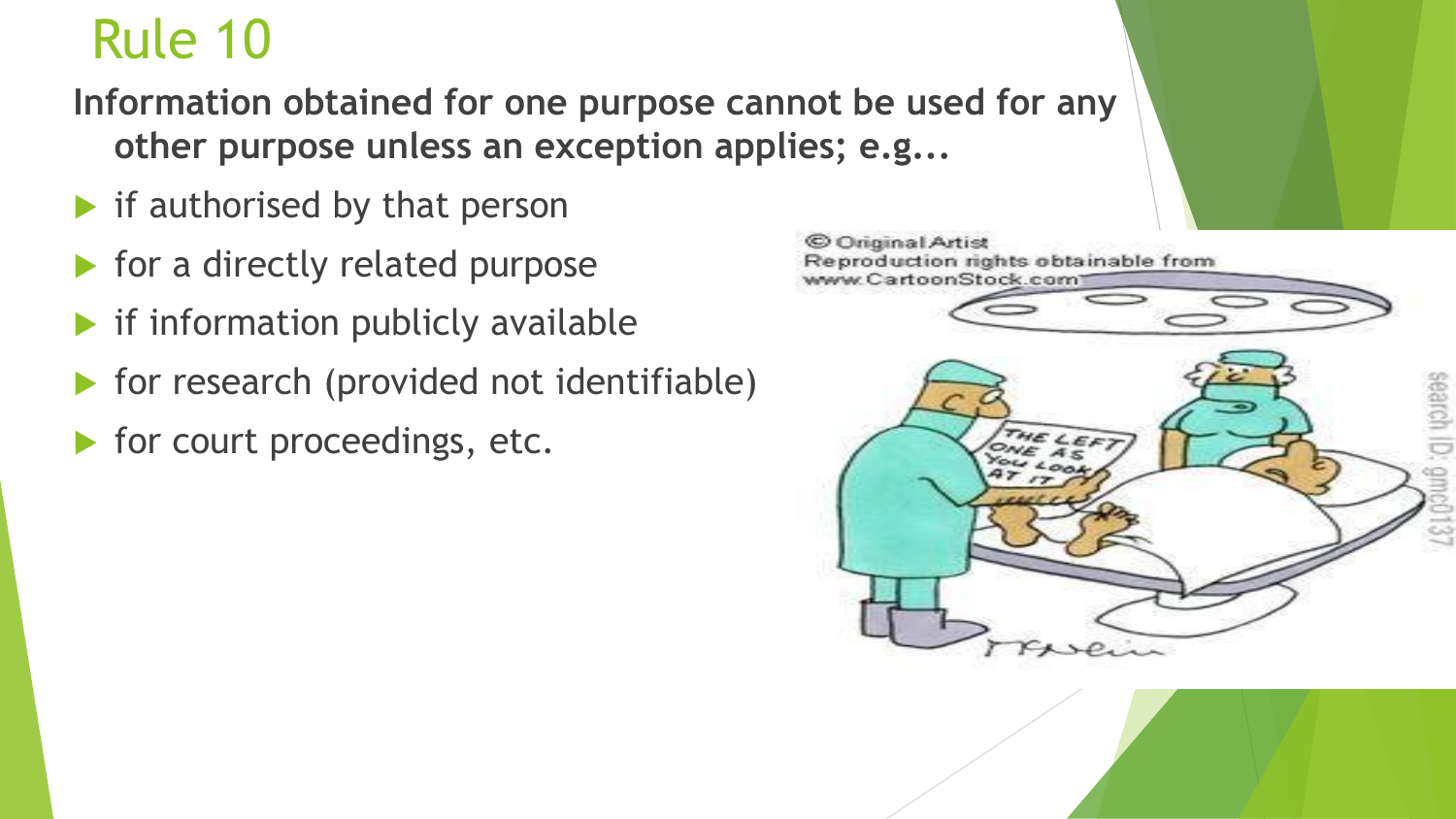### Rule 11

**Disclosure is not permitted unless:**

- **authorised by person concerned**
- for purpose directly related to collection
- to prevent or lessen serious and imminent threat to others
- $\blacktriangleright$  for maintenance of the law
- other legislation permits it
- person cannot be identified (research)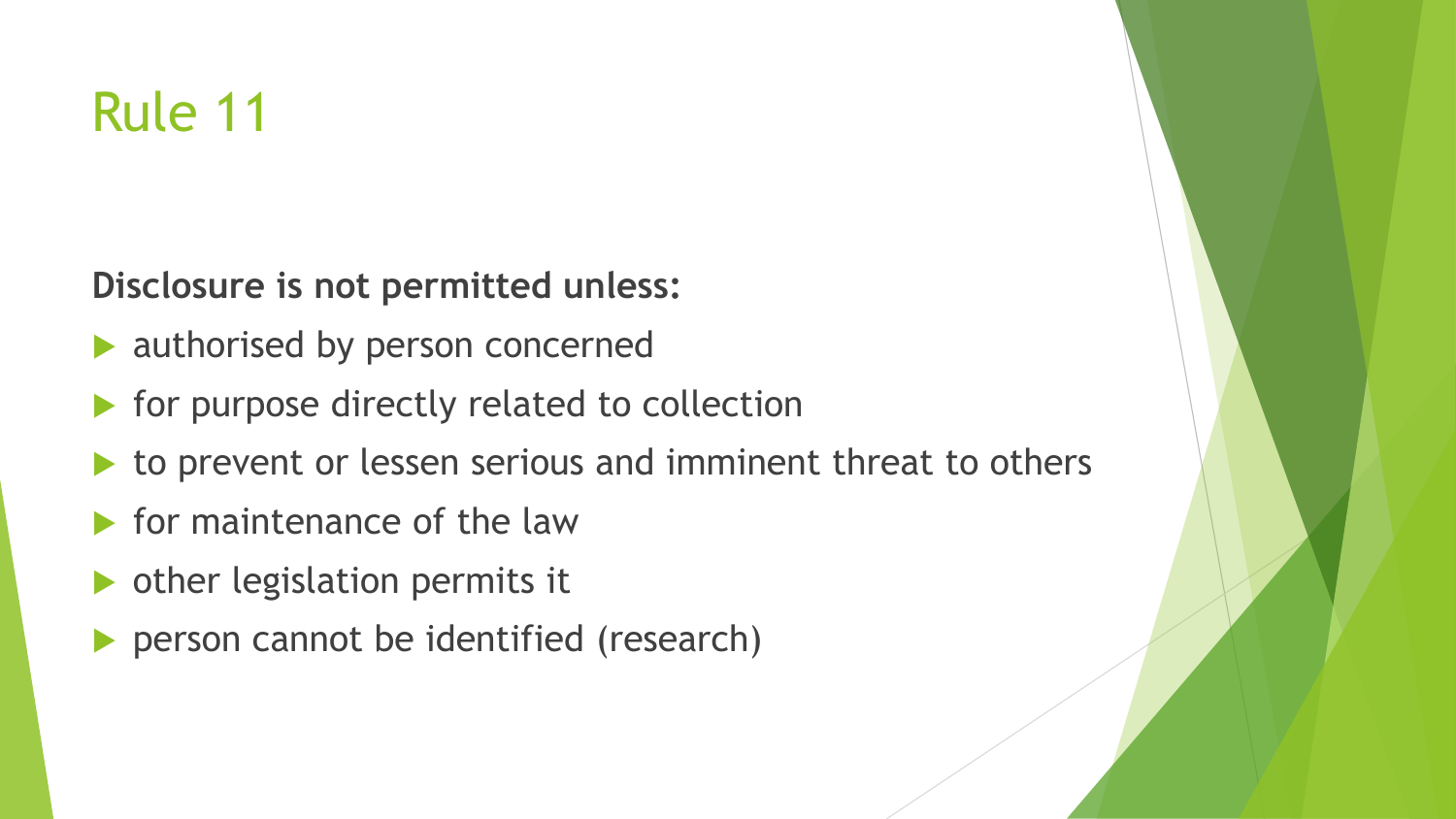### Principles of natural justice

- $\blacktriangleright$  freedom from bias on the part of the person making the decision/judgment; and
- transparency and fairness of the procedure.
- maintain confidentiality;
- consider all the evidence and weigh it carefully before deciding whether there is substance to the complaint;
- provide both parties with a copy of the decision and the reasons for the decision, and their options in terms of settlement, review, etc.;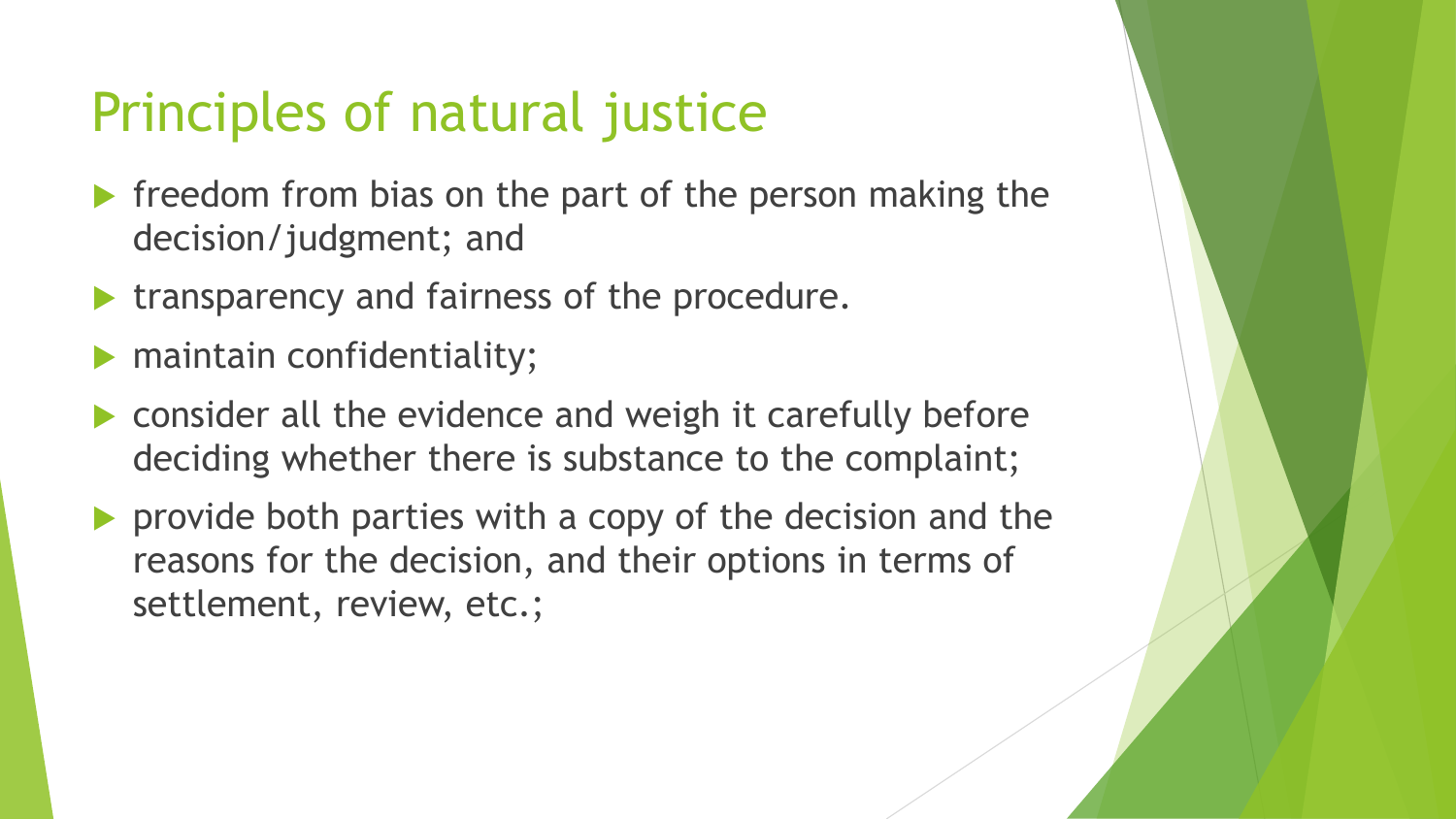### Written Communication Portfolio

- The Written Communication Portfolio is now a **mandatory summative exit assessment**
- **► 1000 up to 2500 words in total**
- All content should de- identified
- Professional report writing standards apply
- Can include photos / charts etc. as appendices
- Organise and prioritise information
- Appropriate language avoid jargon
- Explain medical terms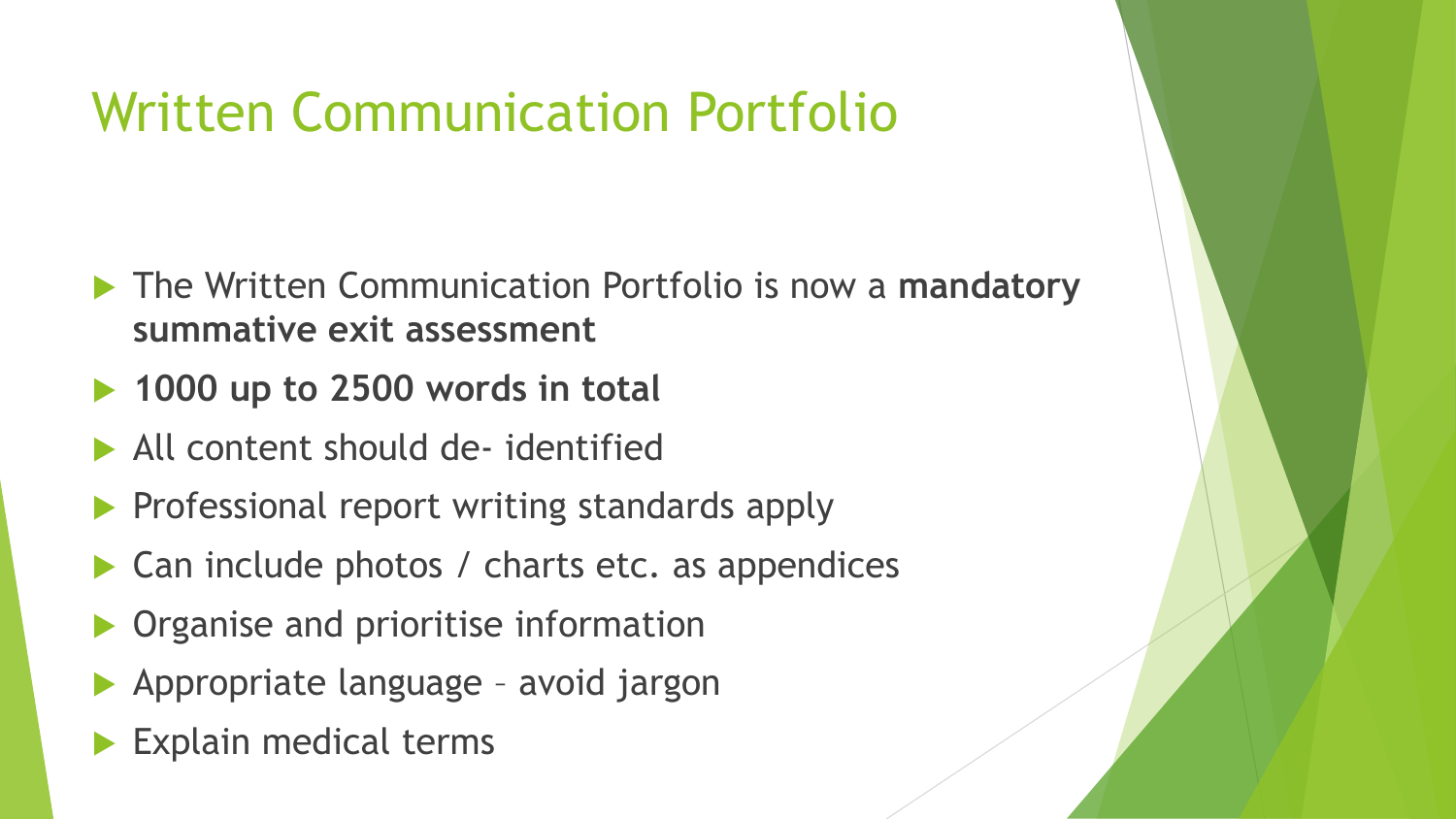### Written Communication Portfolio

The criteria for marking include:

- clear language appropriate to those receiving the report
- logical and conventional structure
- clear and accurate analysis
- appropriate conclusion and recommendations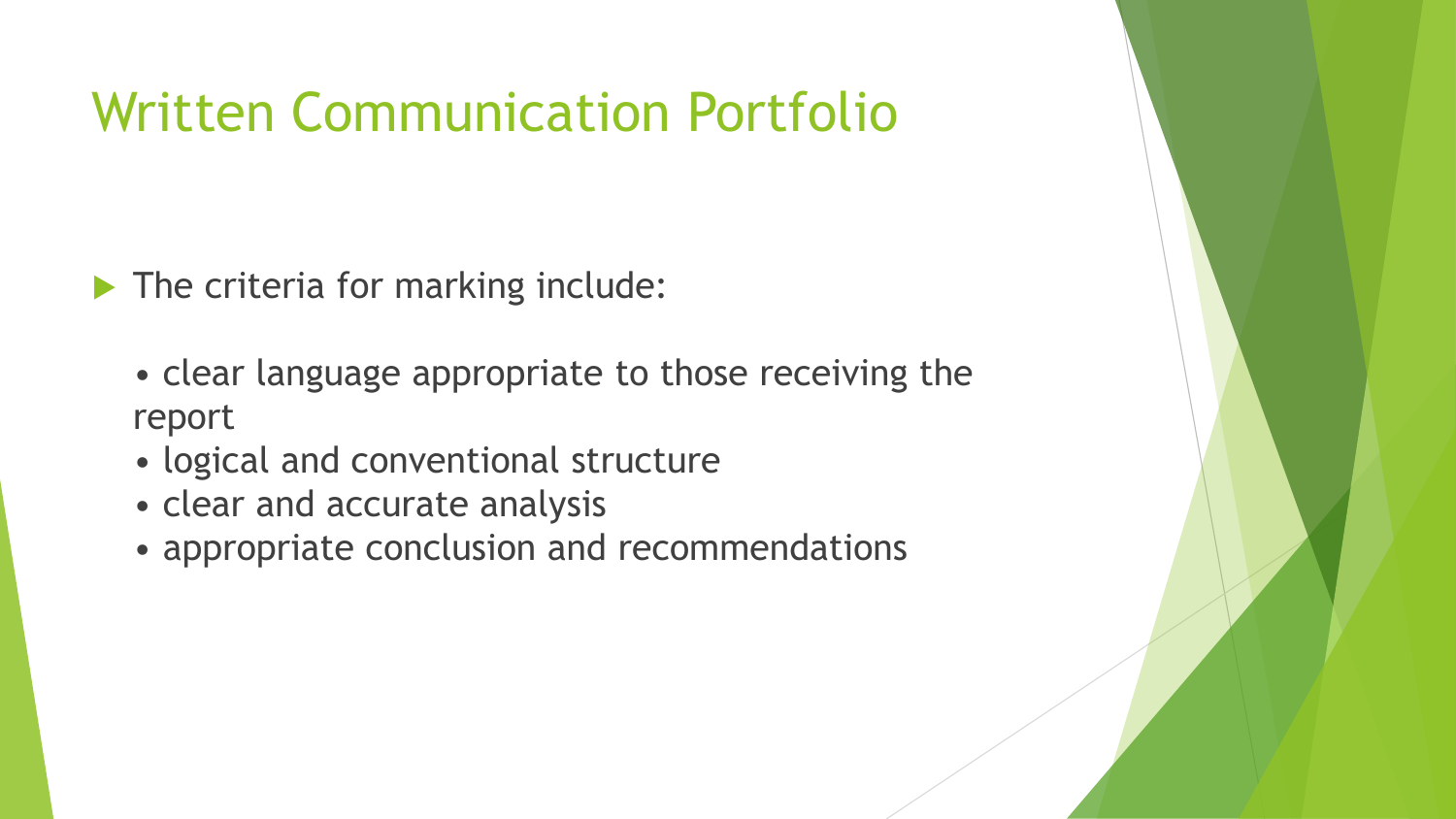### **Submission of Reports**

- All two reports must be submitted with a completed cover sheet and appropriate payment to the Faculty office by 31 March of each calendar year.
- Go to MyAFOEM [Document & Forms](http://www.racp.org.nz/page/afoem-documents-forms) (login needed) and download the Written Communication Portfolio Cover Sheet and Payment Form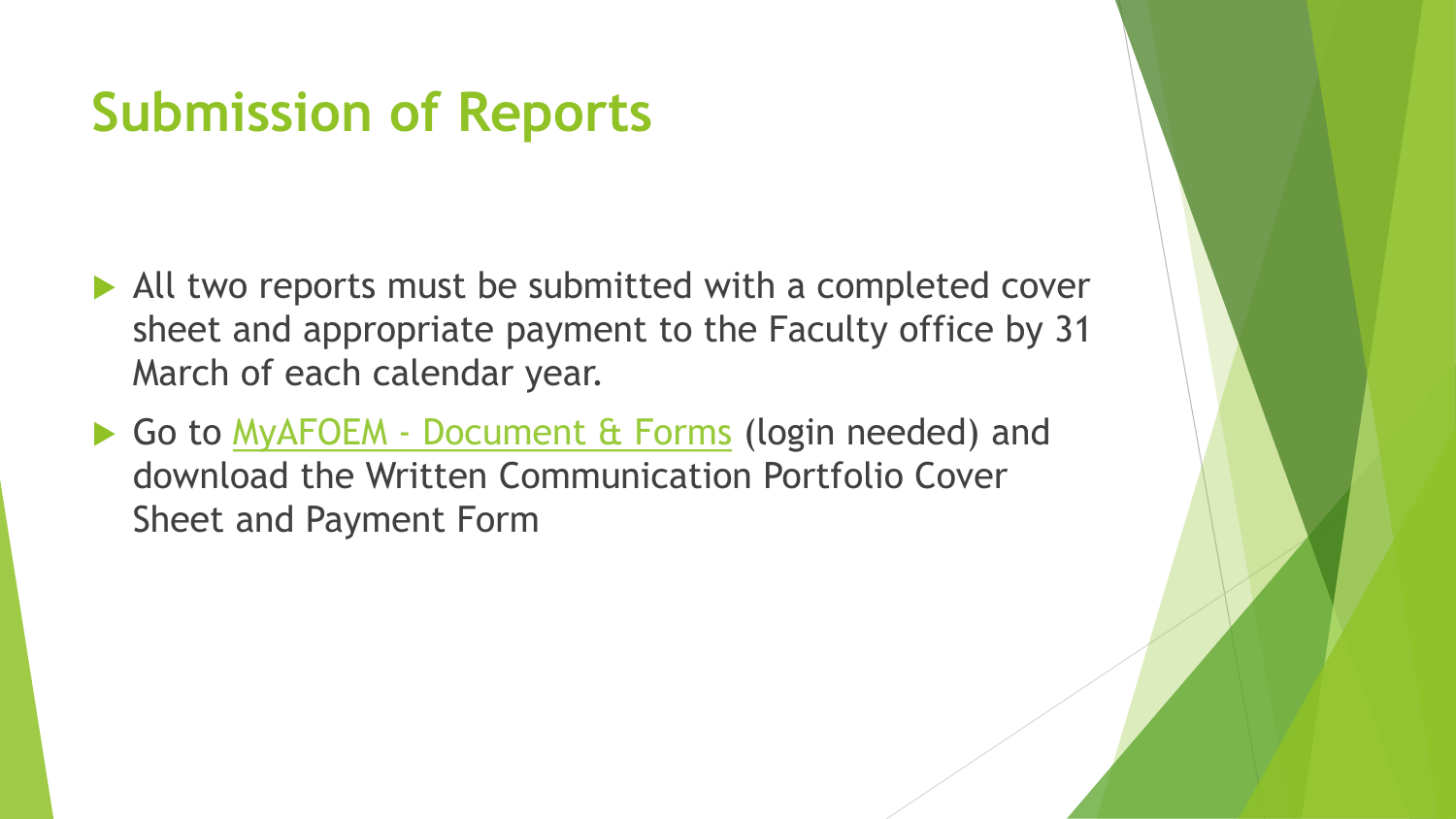### **Assessment of Reports**

- Reports are initially judged for style, format, grammar, punctuation, compliance with word limit, and 'content' (in terms of logical flow and conciseness) by an expert in business and professional written communication,
- ▶ forwarded for marking on medical/professional content by examiners appointed by the Assessment Sub-Committee
- **A assessed by at least two examiners, and candidates must** achieve a satisfactory standard in both reports to achieve a 'pass' in written communication.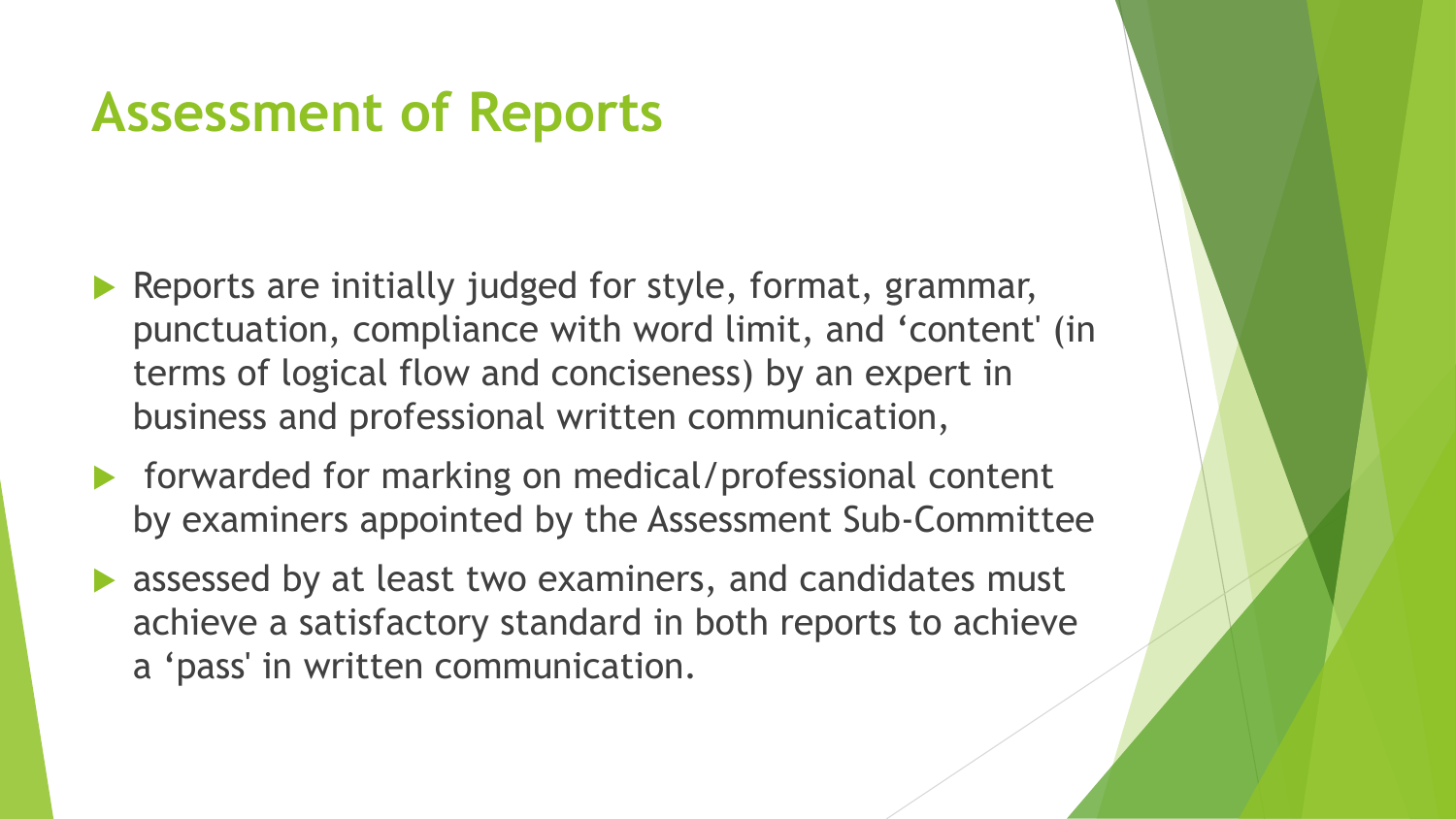### WORKPLACE ASSESSMENT

- a health issue (such as musculoskeletal, psychological, or respiratory symptoms, etc.) affecting an individual or a group (at a work station or during a work process
- **Performally recommendations should relate to remediation or** prevention, i.e. to changes in occupational hygiene or ergonomics, rather than to legal consequences.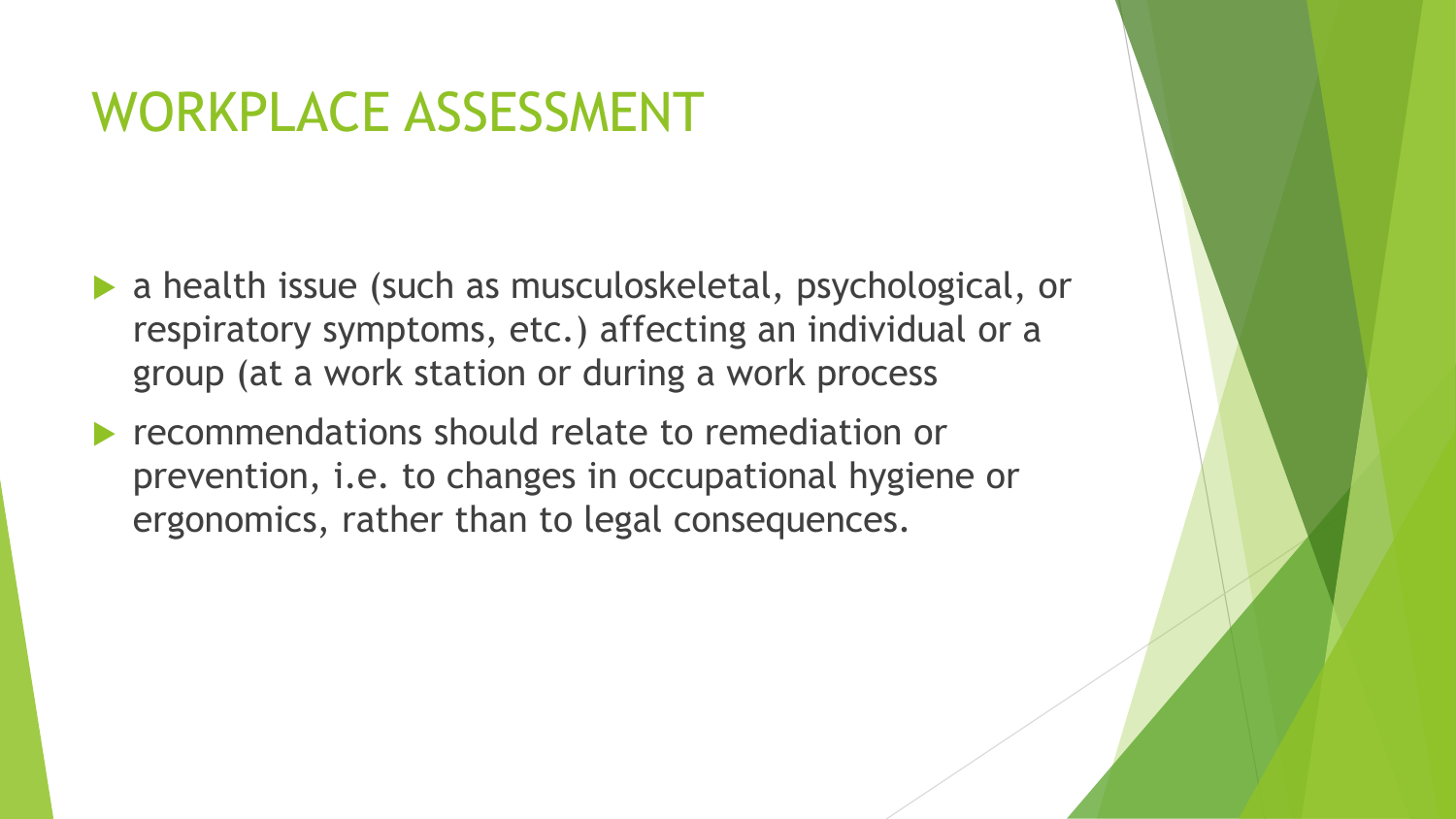#### Covering note

- A covering note describing the context and purpose of the report (no more than 300 words) should be submitted in addition to the report.
- ▶ the 'what', 'why', 'who' and 'what not' issues
- ▶ What issue led to the need for the report and how and when it arose?
- Purpose of report
- $\blacktriangleright$  The status of the person for whom the report was prepared
- ▶ Constraints what processes/sites were included and what related ones weren't.
- $\blacktriangleright$  Ethical issues that affected what were done or who was involved.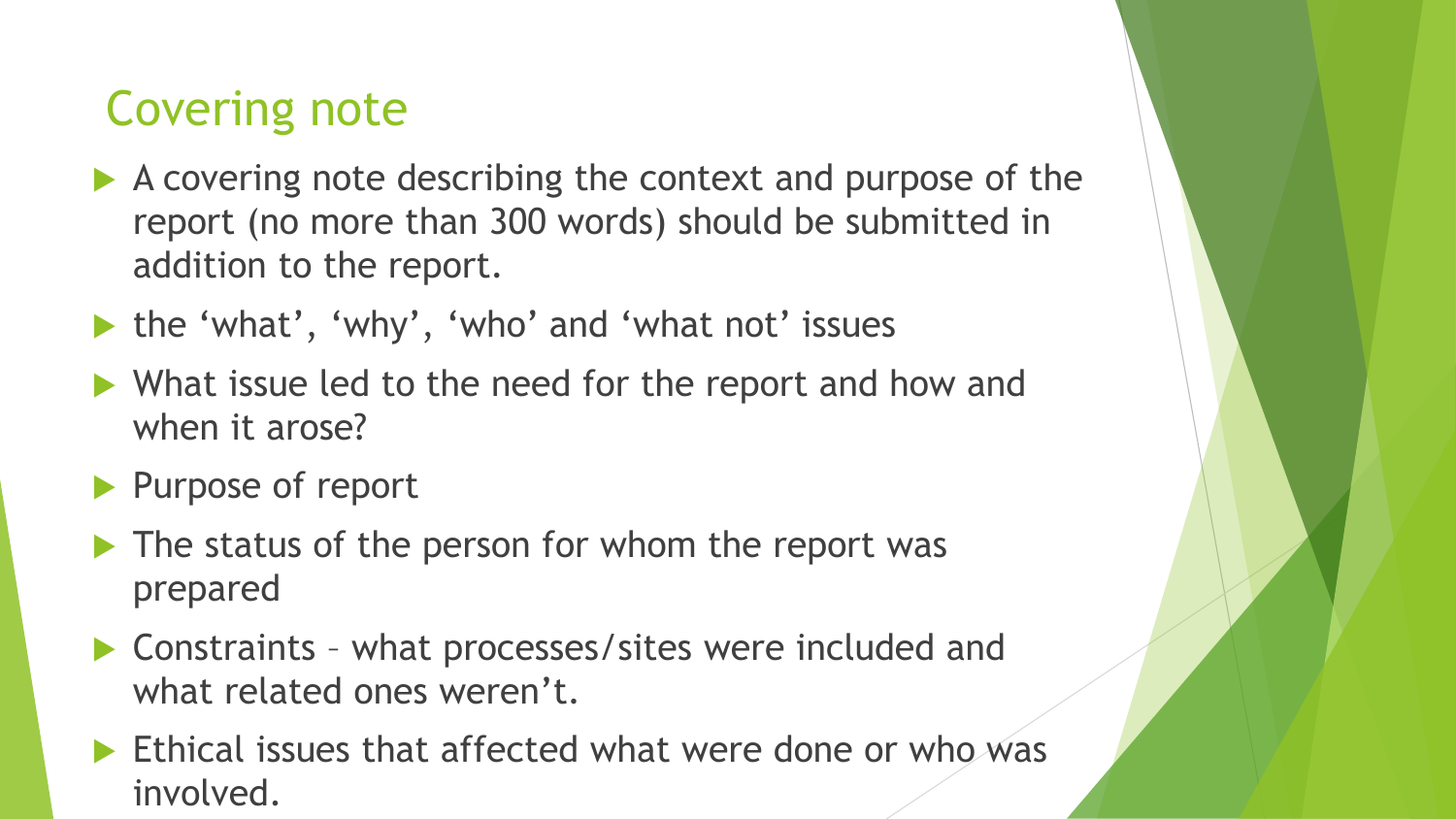#### ASSESSMENT CRITERIA

- **Language and structure**
- Appropriate length (word count)
- ▶ Use of terminology suited to the person/agency for whom the report was prepared
- ▶ Conventional grammar, punctuation, and style
- Abbreviations and necessary specialist terms explained
- ▶ Concise language (avoidance of emotive or unhelpful information)
- Information arranged logically
- $\blacktriangleright$  Flow of ideas that assists a reader's understanding
- $\blacktriangleright$  Photographs or diagrams where appropriate in appendices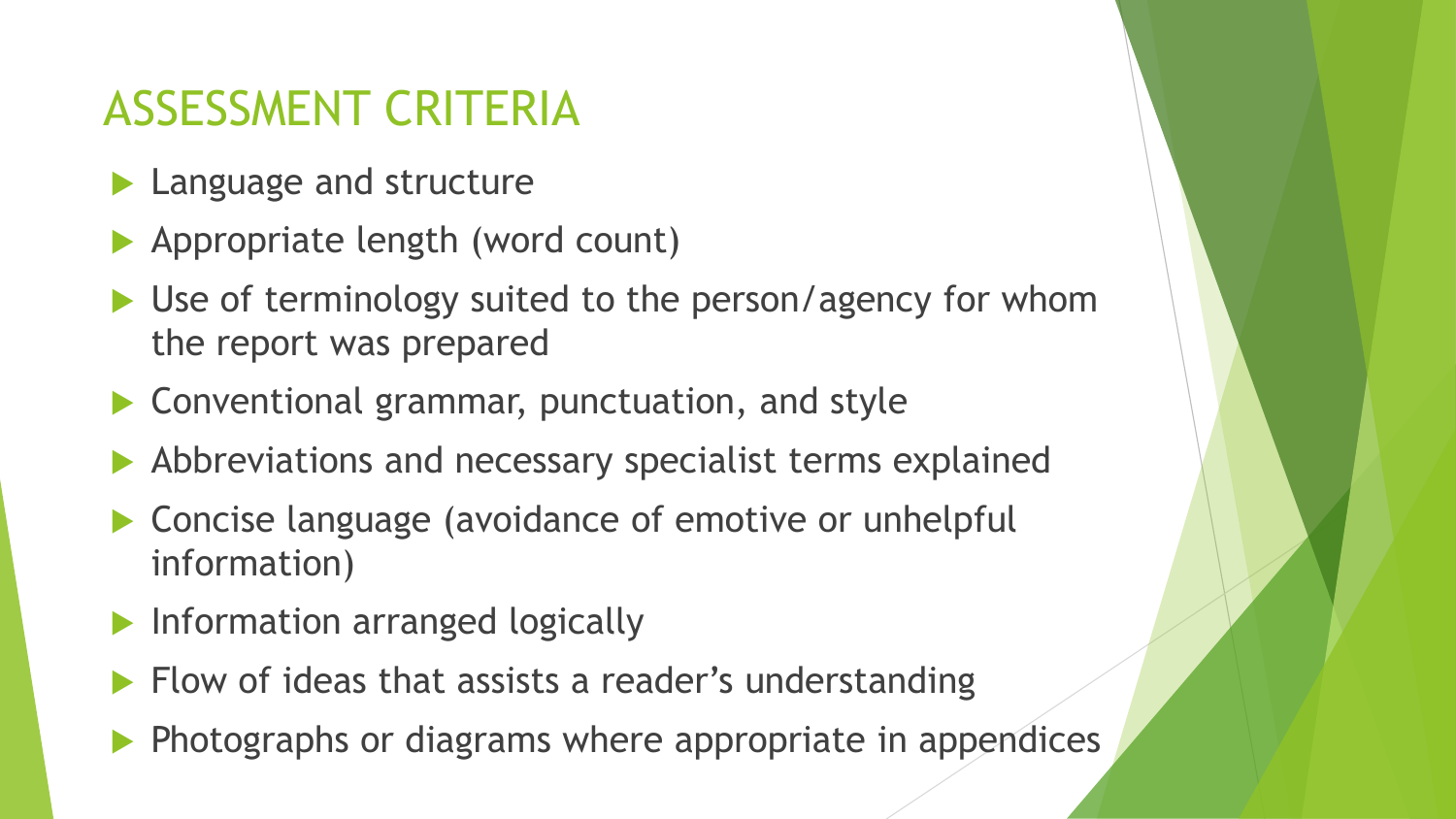### Analysis/Appraisal

- **b** observations to fit the purpose of the report
- relevant laws or standards,
- collation of and apt weighting of evidence according to nature of hazards or degree of risk
- **Orderly statement of relevant observed information**
- Acknowledgement of any relevant information that could not be obtained because of
- circumstances
- Results of hygiene assessment, sick leave or other relevant records
- ▶ Comparative reference to journals, customs, laws, standards where relevant
- Deductions/inferences and how these were based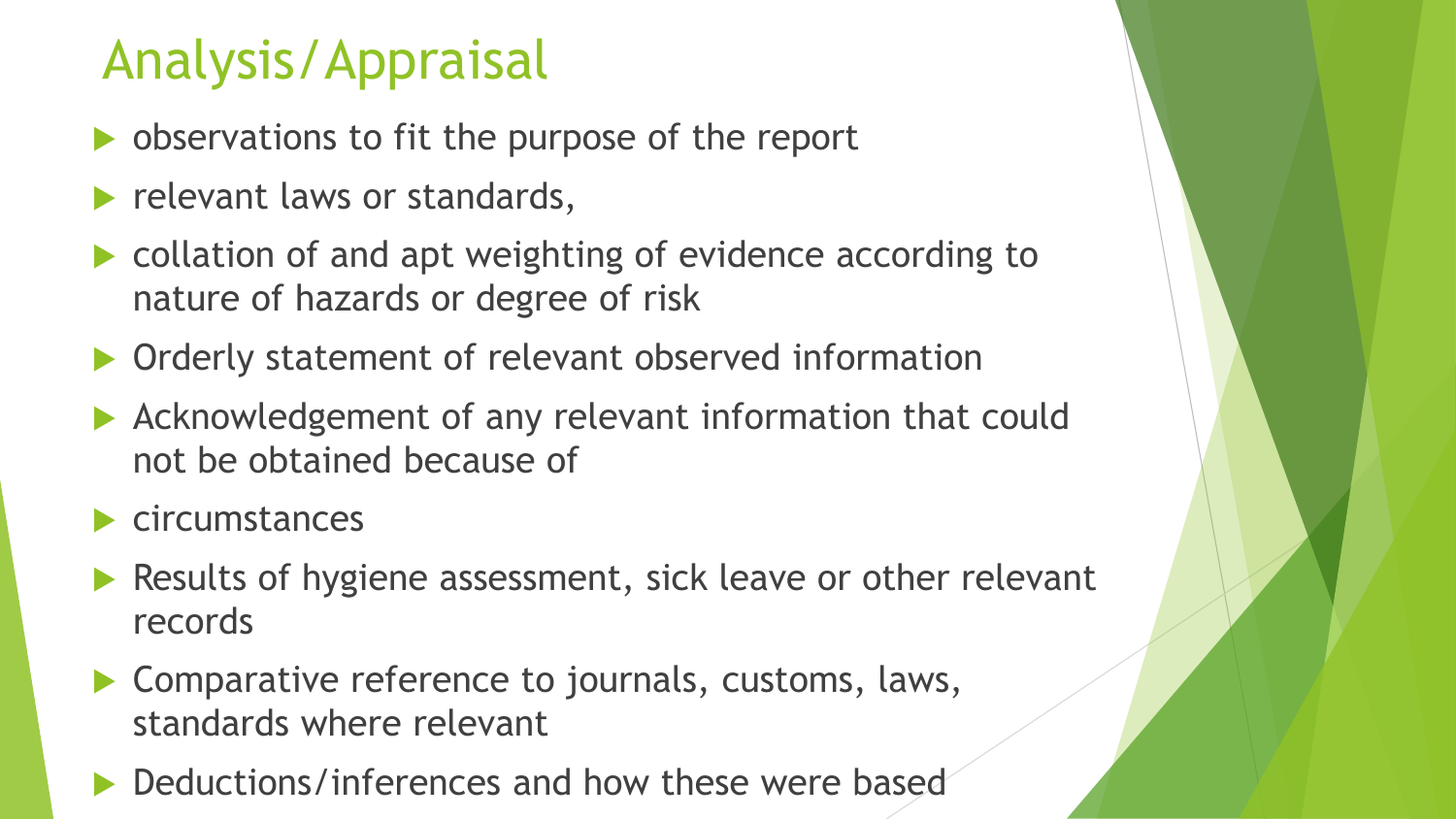### Conclusions and recommendations

- This criterion concerns whether the report has addressed its purpose, whether its limitations are made explicit, and the quality of the recommendations
- Summary of findings
- Recommendations apt, practicable, and specific to the issue at hand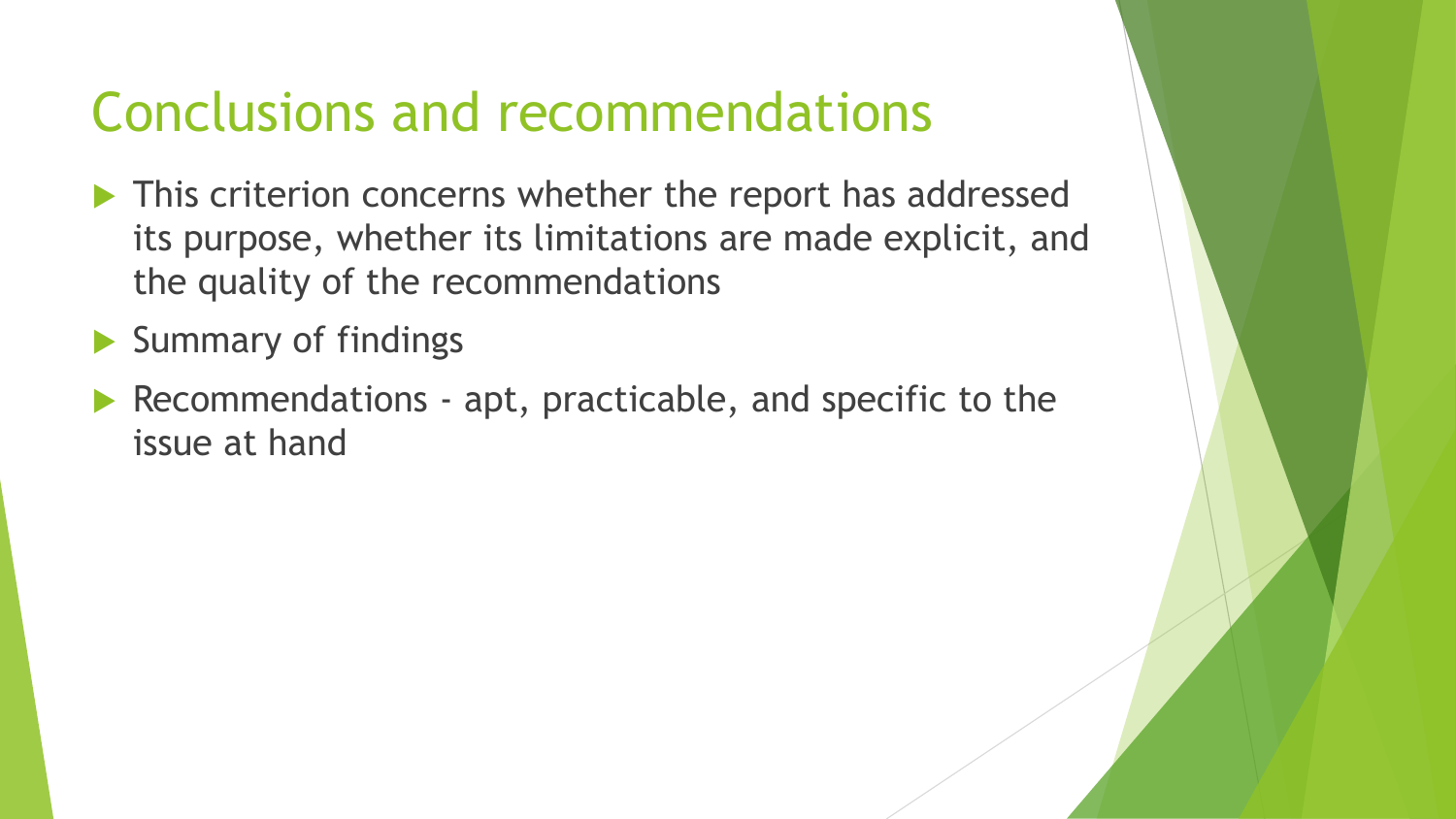### MEDICO-LEGAL REPORT

- concern an issue such as an assessment of the workrelatedness of a condition,
- ▶ dispute regarding a worker's capacity for work, or an alleged breach of statute (employment discrimination, hazardous industrial practice, etc.).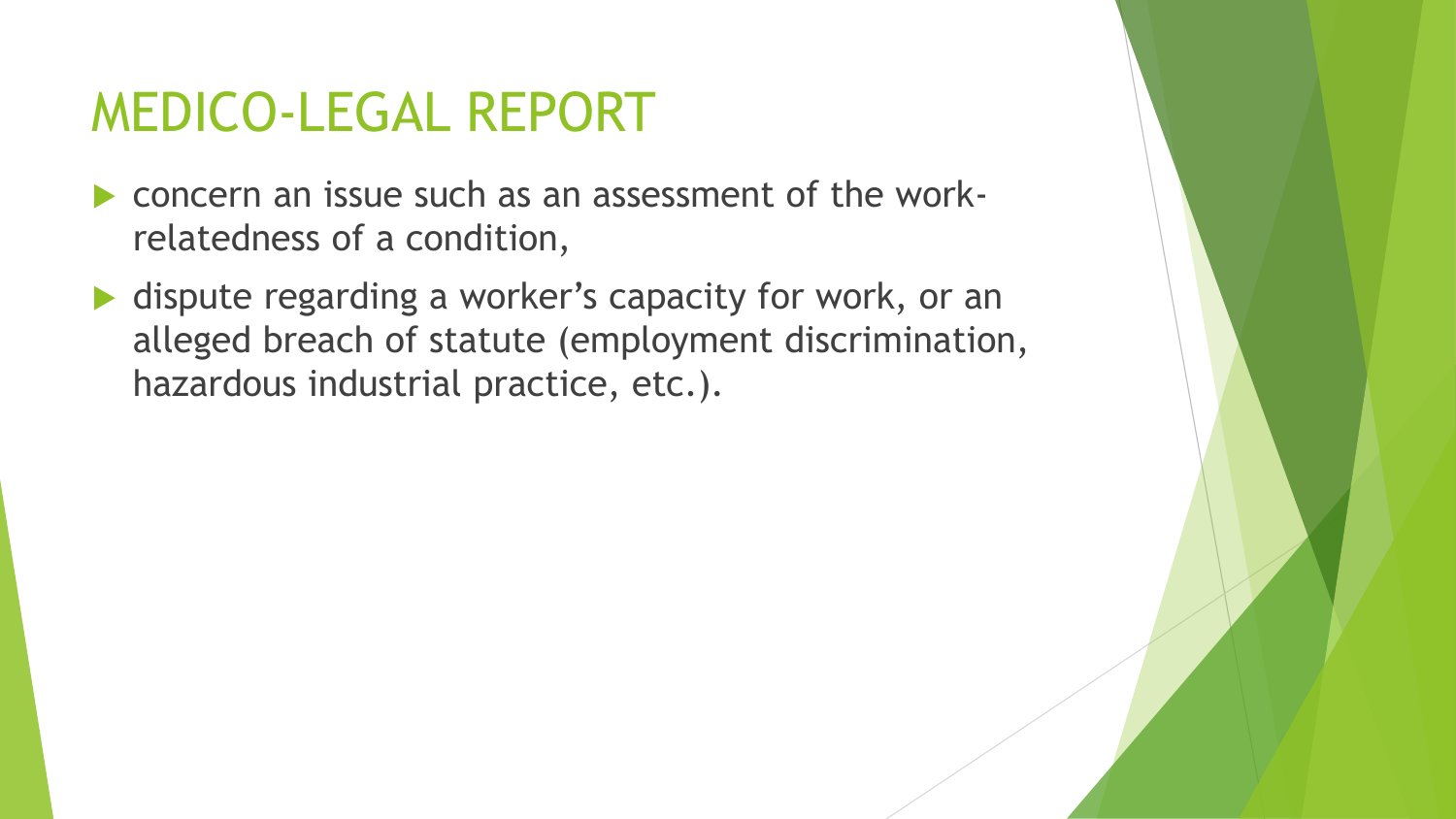#### ASSESSMENT CRITERIA

- **Language and structure – as per previous criteria**
- **Analysis/Appraisal:**
- Orderly statement of relevant information
- Results of relevant special tests or other relevant records
- Reference to published articles, algorithms, other externally sourced information where
- $\blacktriangleright$  relevant
- Deductions/inferences and how these were based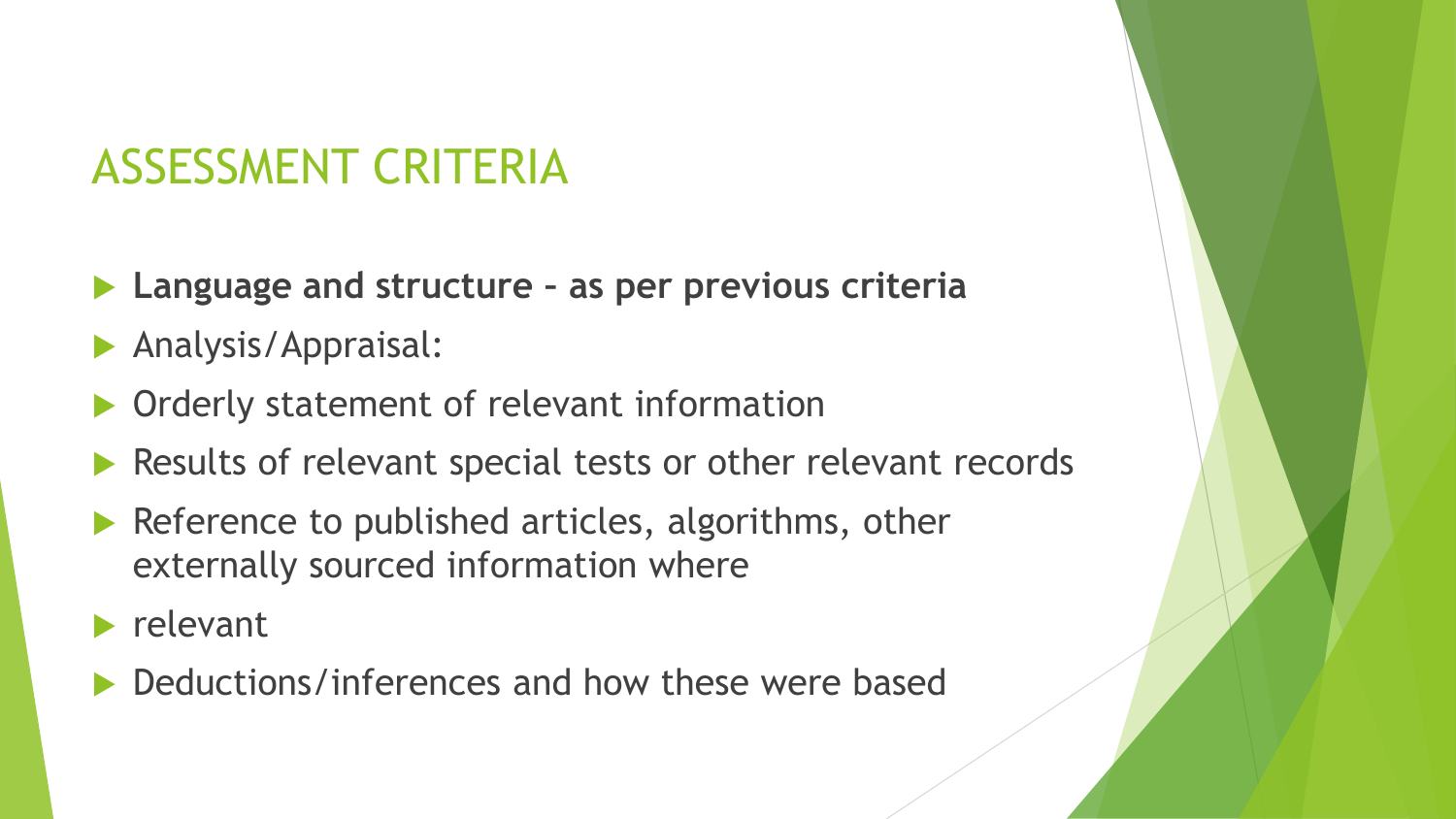### Surveillance video

- Asked by insurer after you have seen the person for a fitness to work issue re your comments regarding her work ability given the information you see on the video
- How respond?
- What are the issues?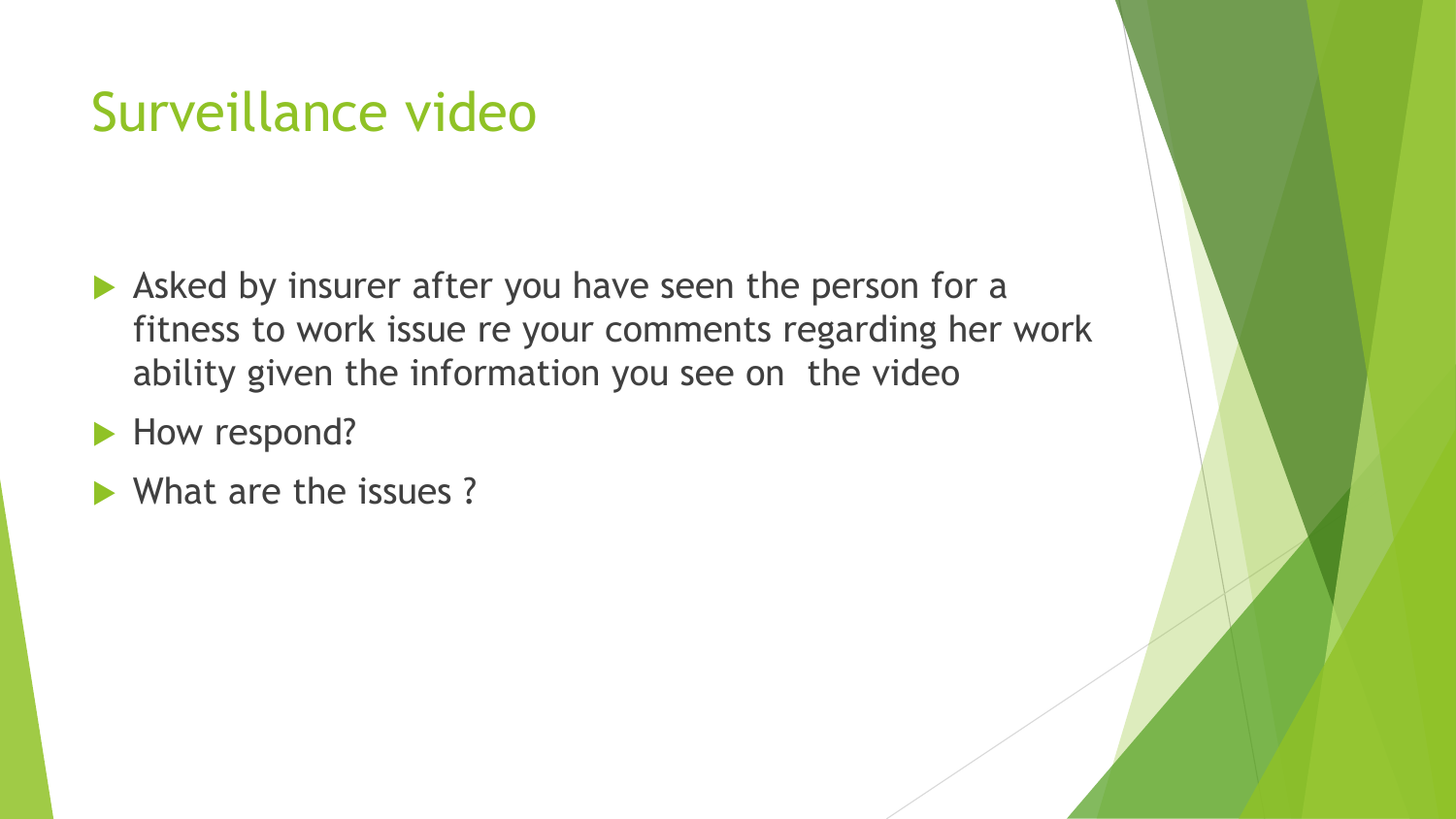### Surveillance video

 $\blacktriangleright$  Clarify if patient is aware - if not then it may be difficult to from a valid medical opinion on a video made without the patients knowledge , in non- clinical circumstances and without the opportunity to ask the patient questions arising from the recording .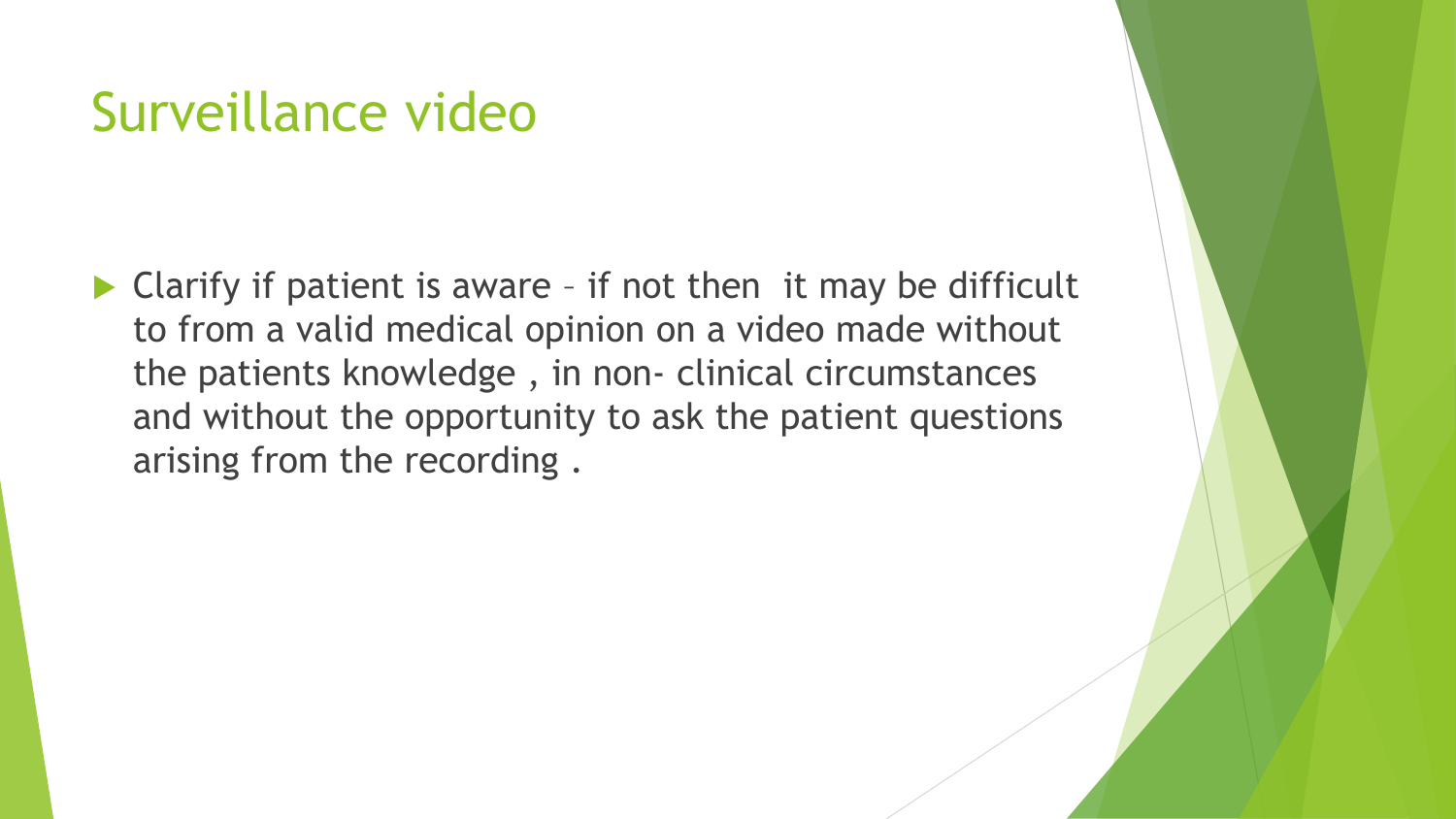### On the record

- What are grounds re refusing a video recording?
- Why do patients want to record?
- Legitimate grounds for this ..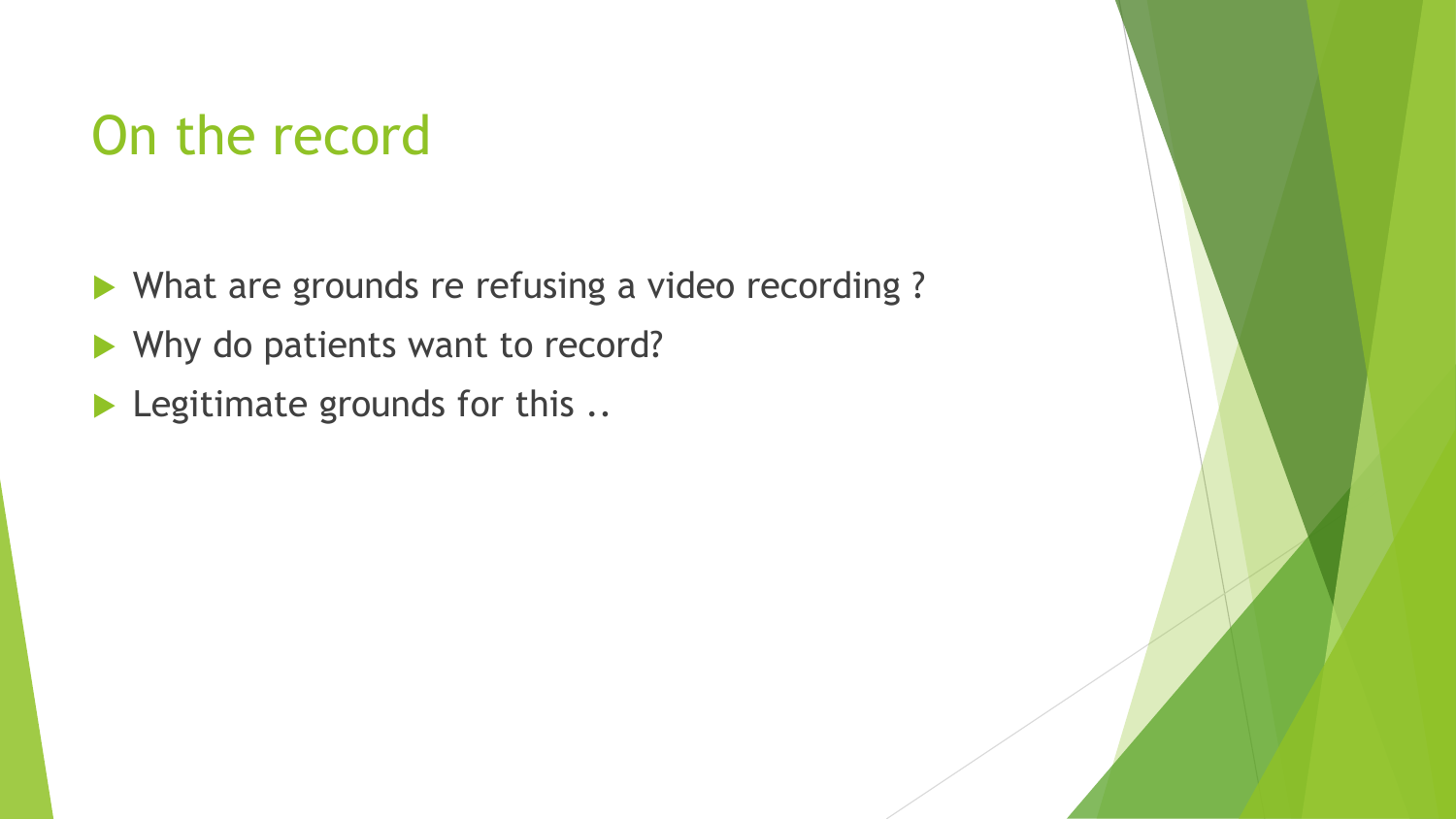#### On the record

- $\blacktriangleright$  Need to justify why refused i.e. need to stand up to scrutiny..
- 1. The presence of a recording device will hinder the open sharing of information
- 2. A recording cannot convey the relevant non- verbal cues that effect an assessment
- 3. The recording may be edited in ways that alter its significance
- 4. The subsequent use of the recording will be outside your use and could be used to misinterpret your actions or views.
- 1. MPS these issues have all arisen …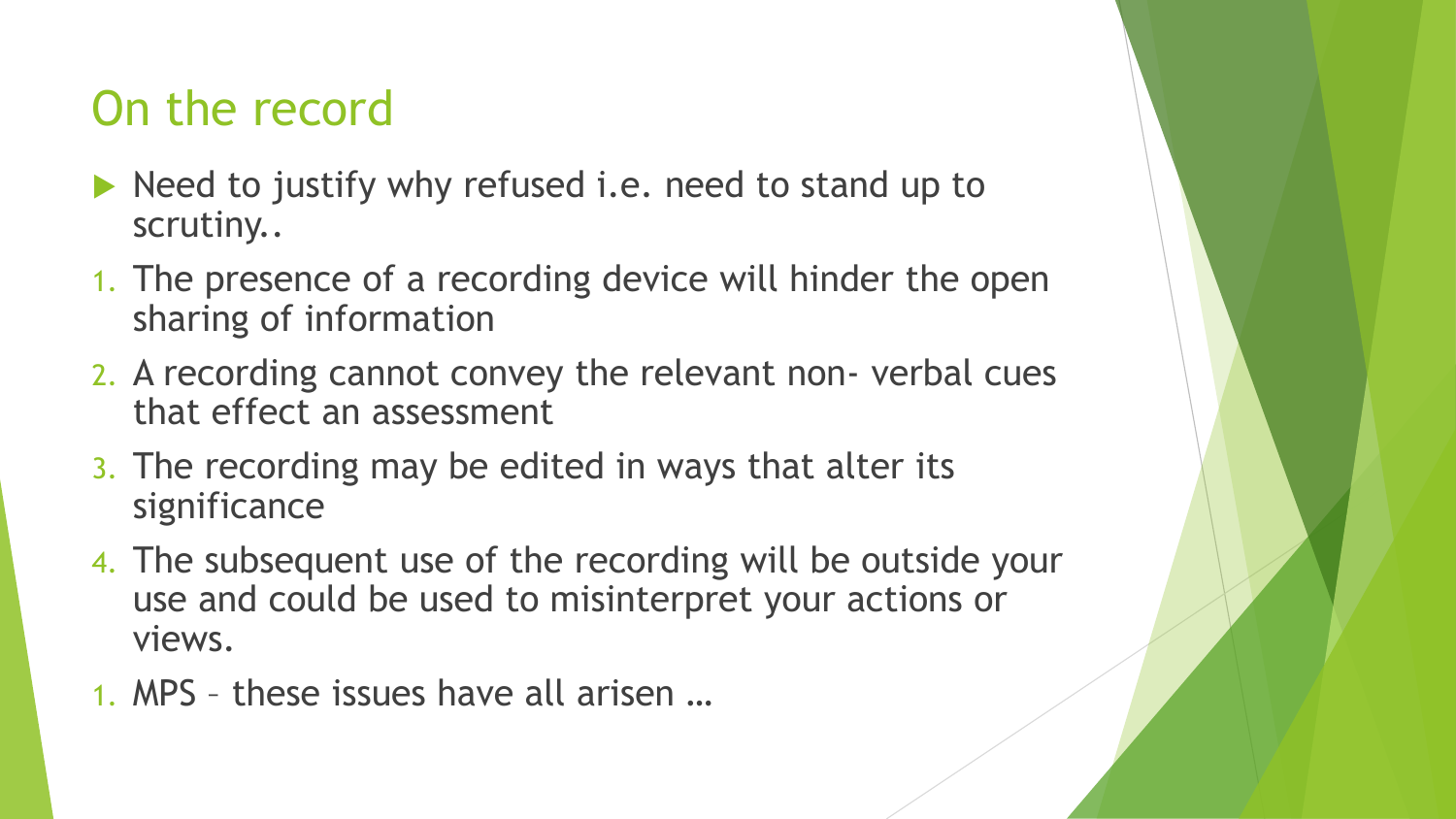### Case discussion

- ▶ Case against Dod
- $\blacktriangleright$  High flying financial advisor became depressed, seen by psychiatrist – went on rx , had counselling – CBT improved
- Another 2 yrs. passed managed fine then depressed again and was compliant with meds
- $\blacktriangleright$  Insurance taken out was for the specific job he was doing not any financial advisor
- Requires self driven, calling clients, attending to phone calls – late hours ,
- $\blacktriangleright$  Highly stressful work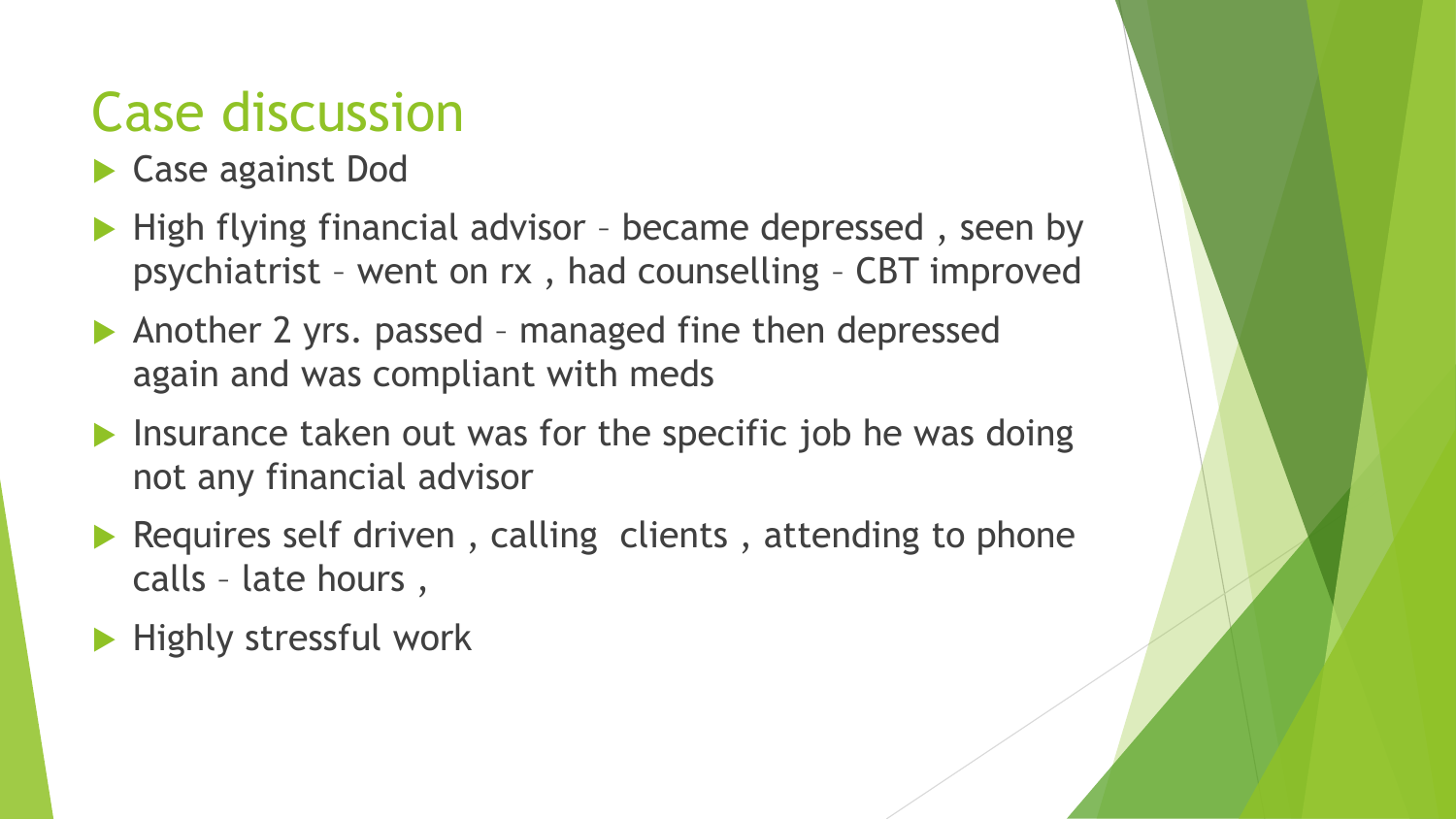# Case discussion

#### **I**ssues :

- Should you take on the case if requested by Dods lawyer what are the ethical dilemmas?
- ▶ OT had produced a job description but dod disagreed with this ..
- ▶ Lawyer ( for the insurer ) asks what are your thoughts if someone says I am as busy as I want to be – would you not say that means they are managing their job well?
- ▶ Quiz you re the issue of fatigue how do you come to the at conclusion – isn't this subjective Dr?
- ▶ Testimony re previous psychiatrist misled the court as the declaration did not point out that he had seen dod in the last 2 weeks – how would you address this when called to the witness stand ?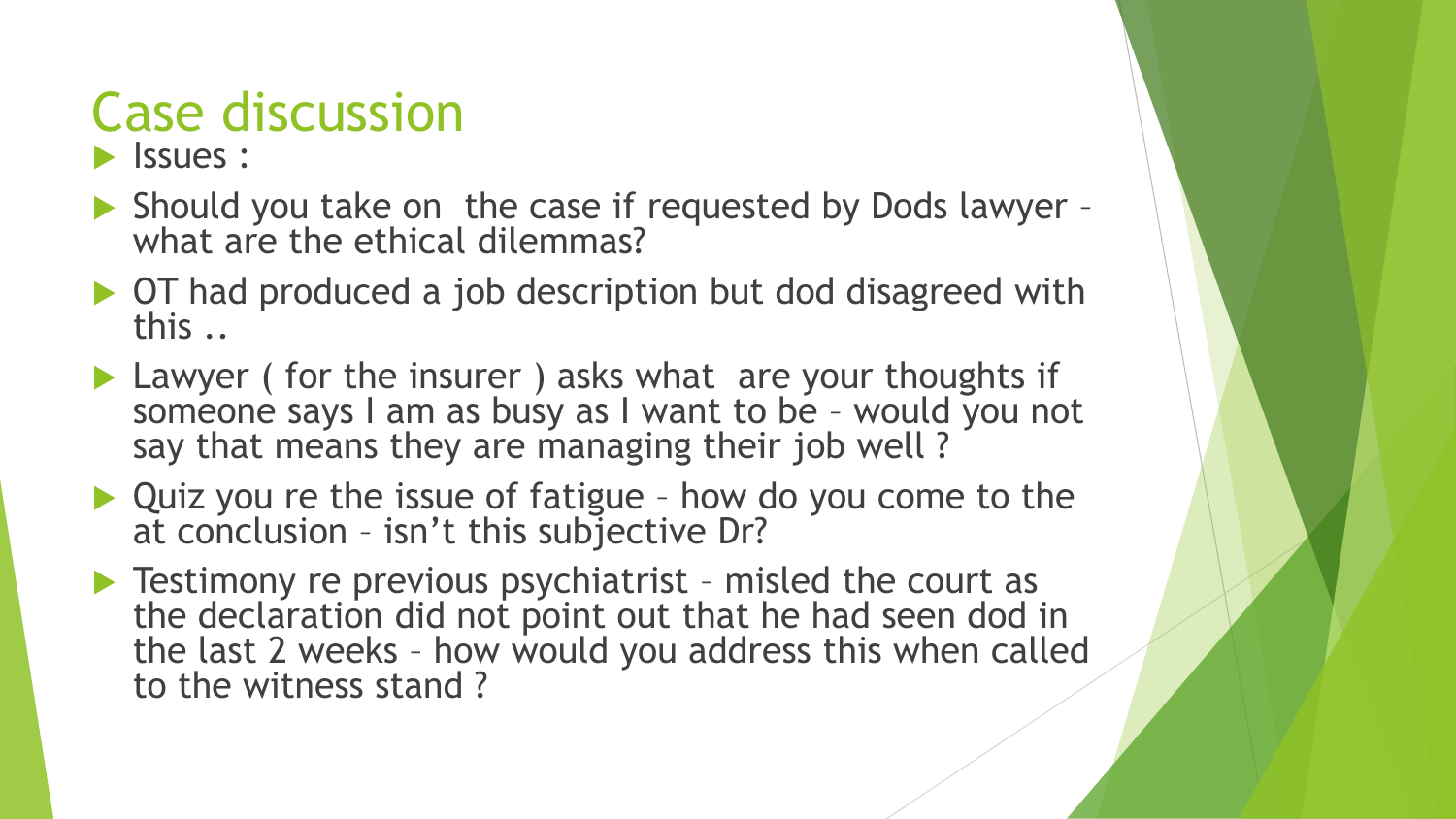### Case discussion

- Rehearse your case familiarity read over thoroughly prior to court day.
- If you change your mind say so on reflection what I meant your honour..
- Stick to your guns remember its not you who has done anything wrong ..
- Discredit you either on
- 1. your qualifications
- ▶ 2. your report
- 3 your argument
- ▶ E.g. 2 /12 gap between report and when I saw him, quote from another report – typographical error ..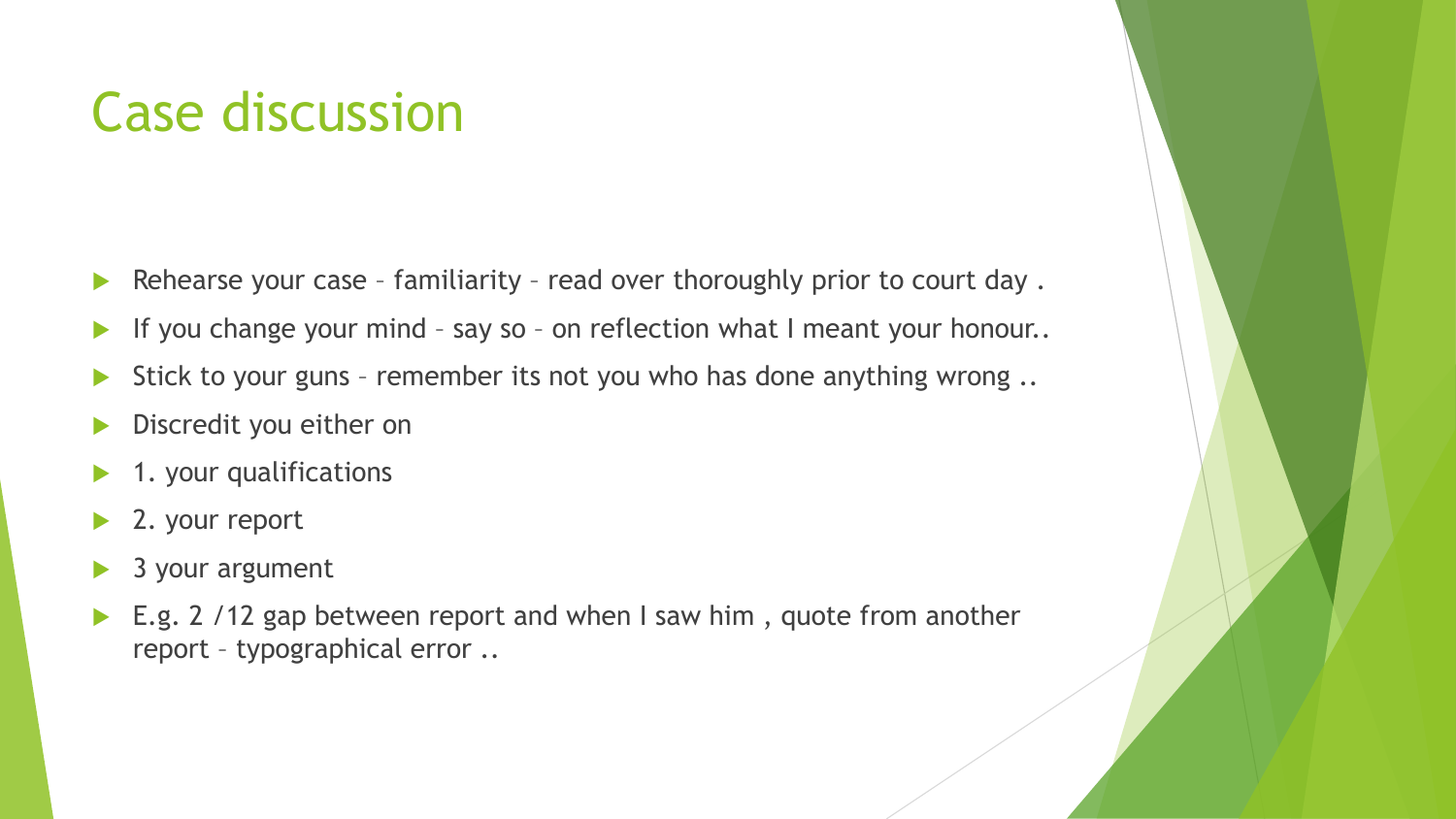### Why you are there?

- Expert knowledge in a particular field either training or experience
- May be subpoena under penalty i.e. you have info the court want to know
- Stick to your field of knowledge bail out early e.g. morphine case
- Meet with lawyer before hand
- Allow time usually take the day off clarify re payment prev experience with lawyers …
- If you don't understand question ask for it to be repeated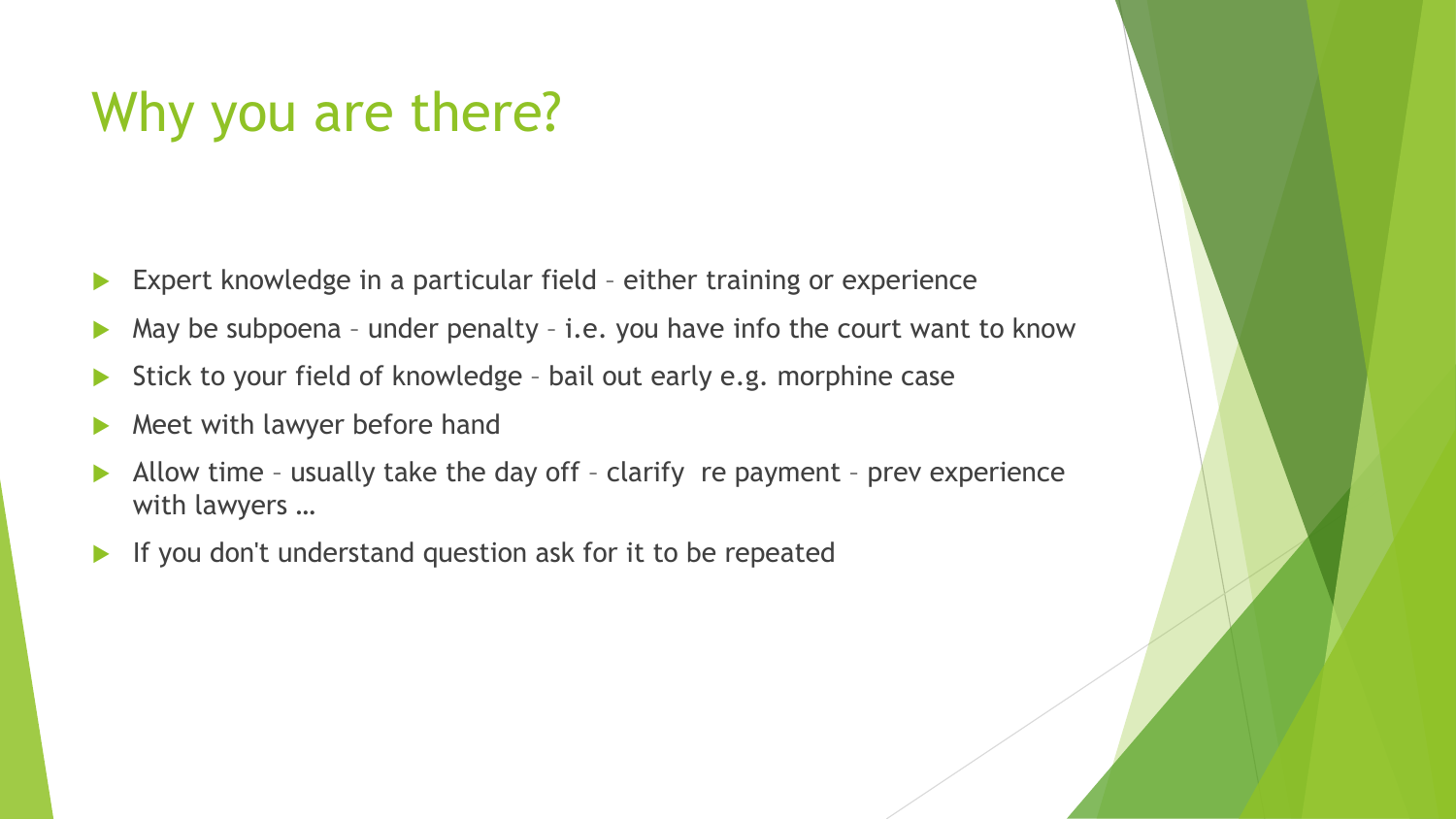### Expert Witness

- **Practical points what do I wear?**
- Dark business attire
- A Make sure which court you are to attend come early to familiarise yourself
- ▶ Often not allowed to listen to other peoples testimonies but may be reversei.e. lawyer wants you to hear others and incorporate what you hear into your opinions ..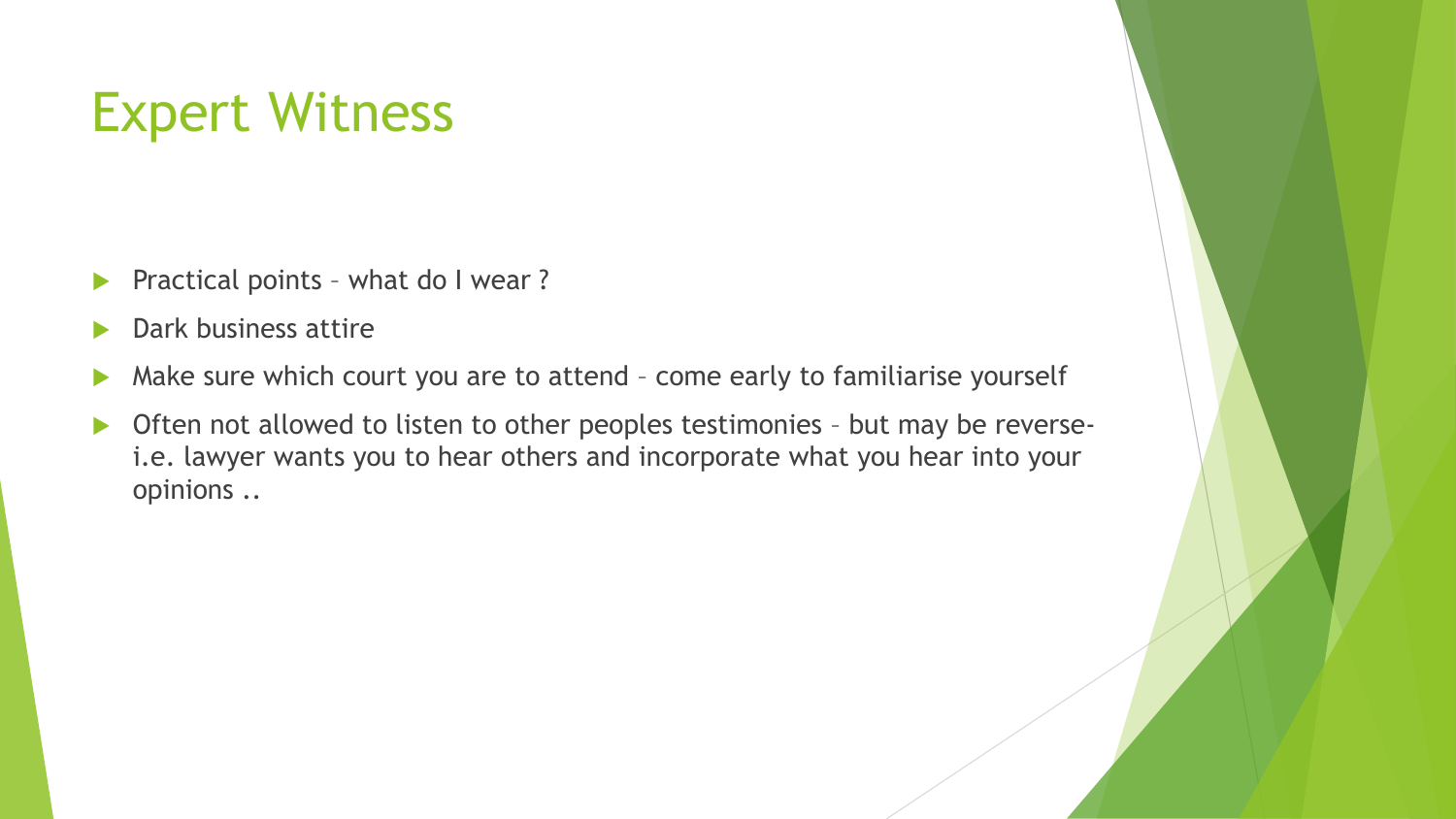### **Confidence**

- $\blacktriangleright$  Walk to the stand as if you can not wait to testify
- Your attitude is as influential as your words..
- $\blacktriangleright$  Nb psychiatrist very meek ..
- Avoid the water why?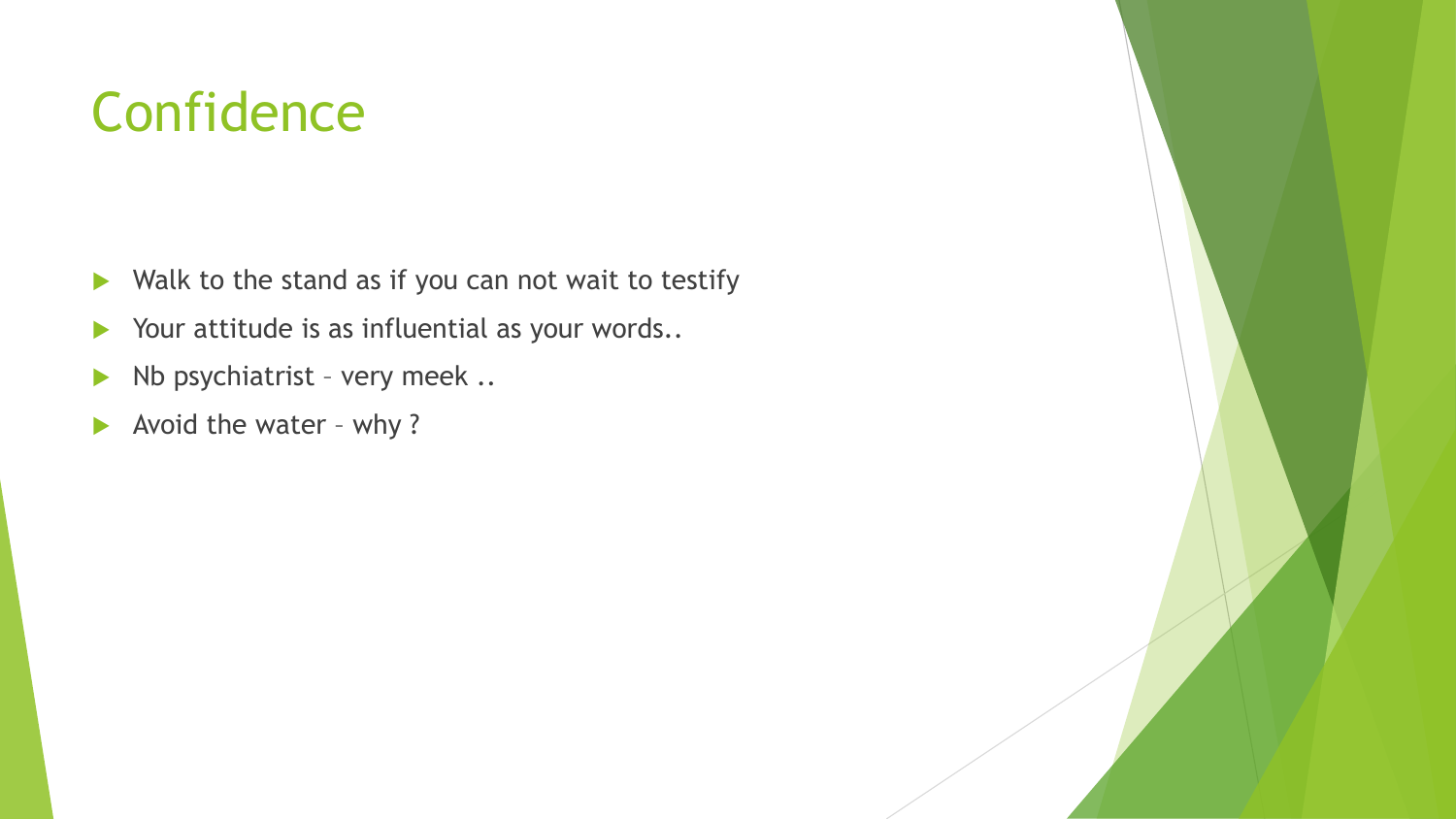## Supporting docs

- Everything you have can be examined e.g. briefcase to intimidate you
- Quizzed over where my notes were I pointed them out to the lawyer …again an intimidation tactic
- If you need time to reflect or read the material do so and ask the judge
- $\blacktriangleright$  The oath using the bible or another sacred book
- $\blacktriangleright$  Will be asked to spell your name by the clerk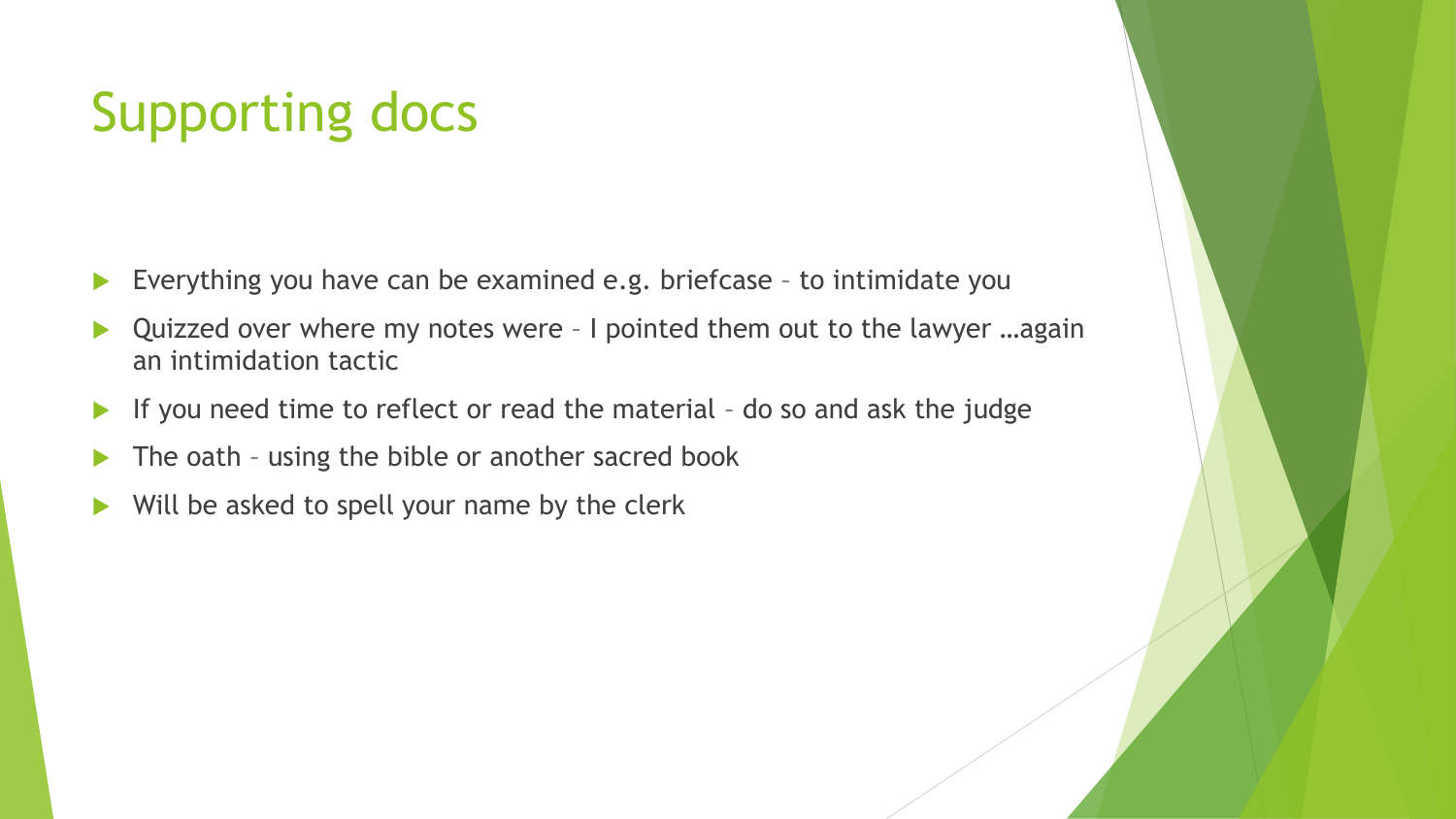### Examination

- 2 types of questions short ones yes/no answers
- Free narrative explain your argument how you drew your conclusion why you differ from the other doctors opinion
- Ask yourself "what question would I have for me if was sitting on the other side of the table?"
- ▶ Opposing lawyer has a job to do i.e. test your testimony
- Watch out for the flattery questions- thanks you for taking time out from your busy schedule …
- Answer simple less is more
- Be careful of the opening question "Dr don't you agree that ..
- Watch out for qualifying questions "never"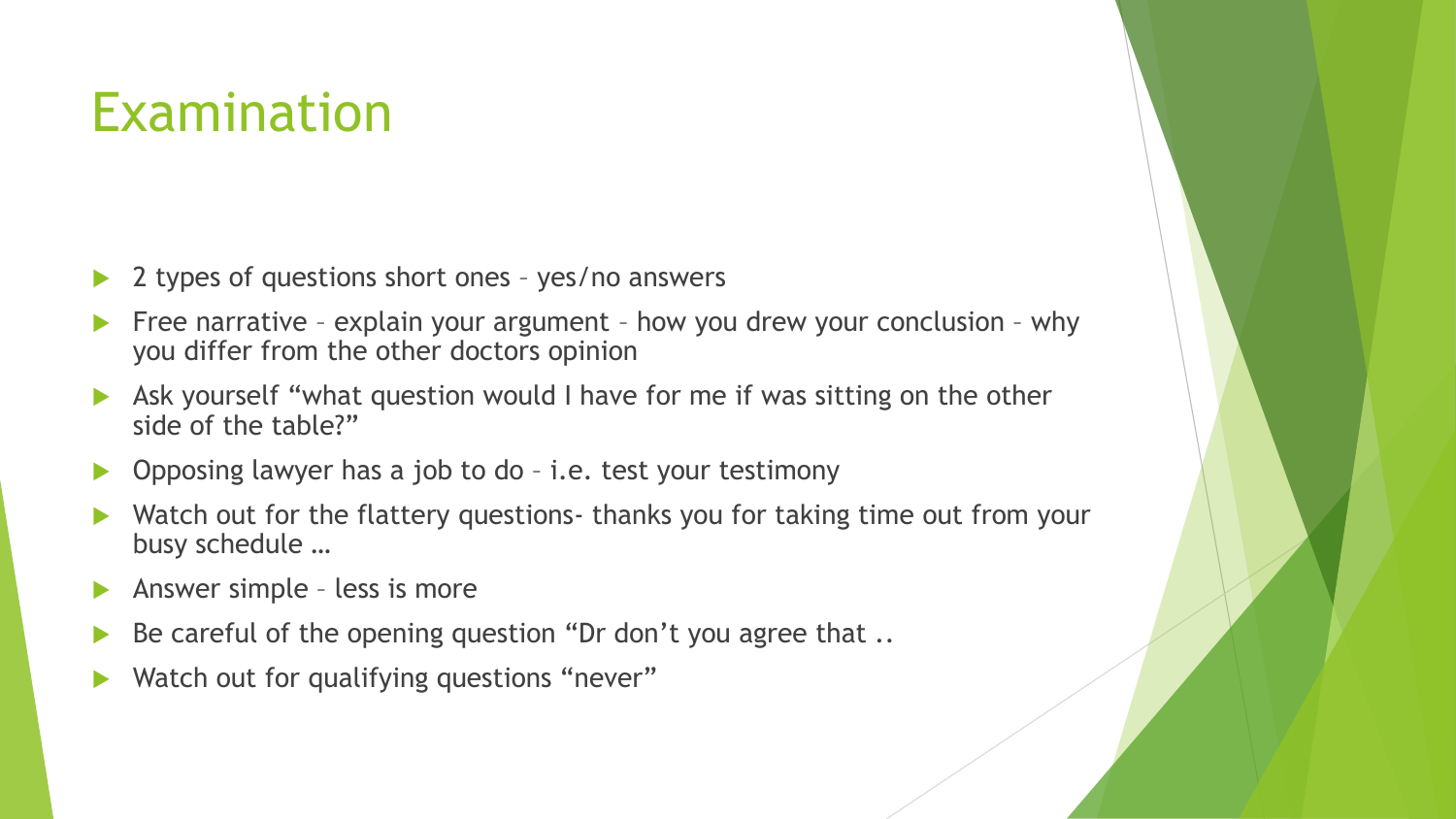### Examination

- Eye contact e.g. jury look at or alternatively judge
- Watch out for snarls from the lawyer if being obnoxious avoid their gaze ..
- If they quote an article and you don recognise it ask to see the text and read it for yourself – e.g. if quote a study you may be able to point out the flaws ..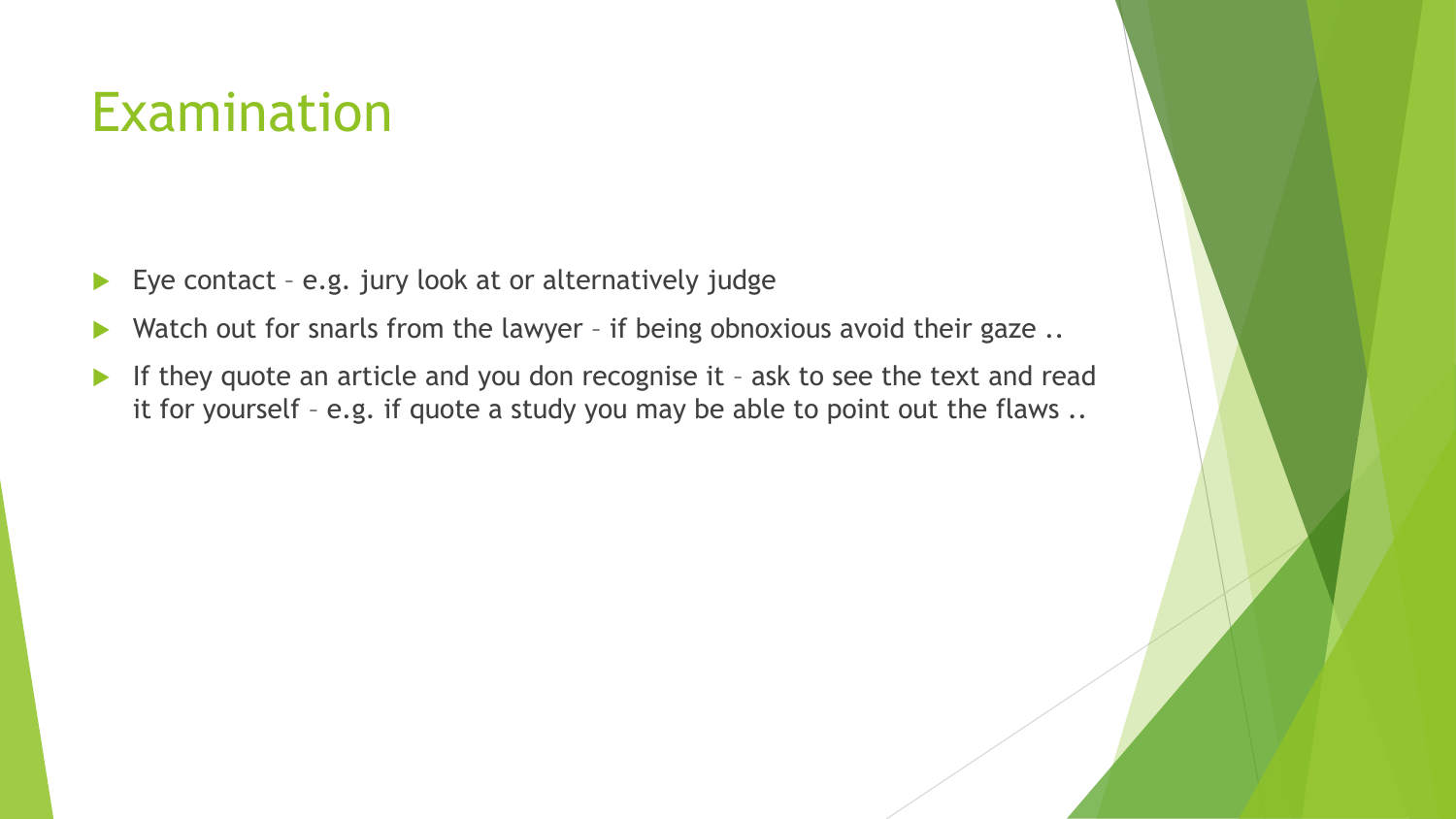### **Slights**

- E.g. female physician may be called Mrs be oblivious and polite
- If you are asked a yes or no answer you can refuse i.e. oath to tell the truth ..
- So if yes no questions first provide all your qualifiers then conclude with a yes or no answer e.g. yes but …may be dismissed
- You have an opportunity to speak to the judge if you don't feel you have been given opportunity to answer a question
- ▶ You may be asked further questions by the lawyer who call you but only on info noted in the cross examination
- ▶ Leave court confidently -not dejected
- Slight bow to the judge often reciprocated ..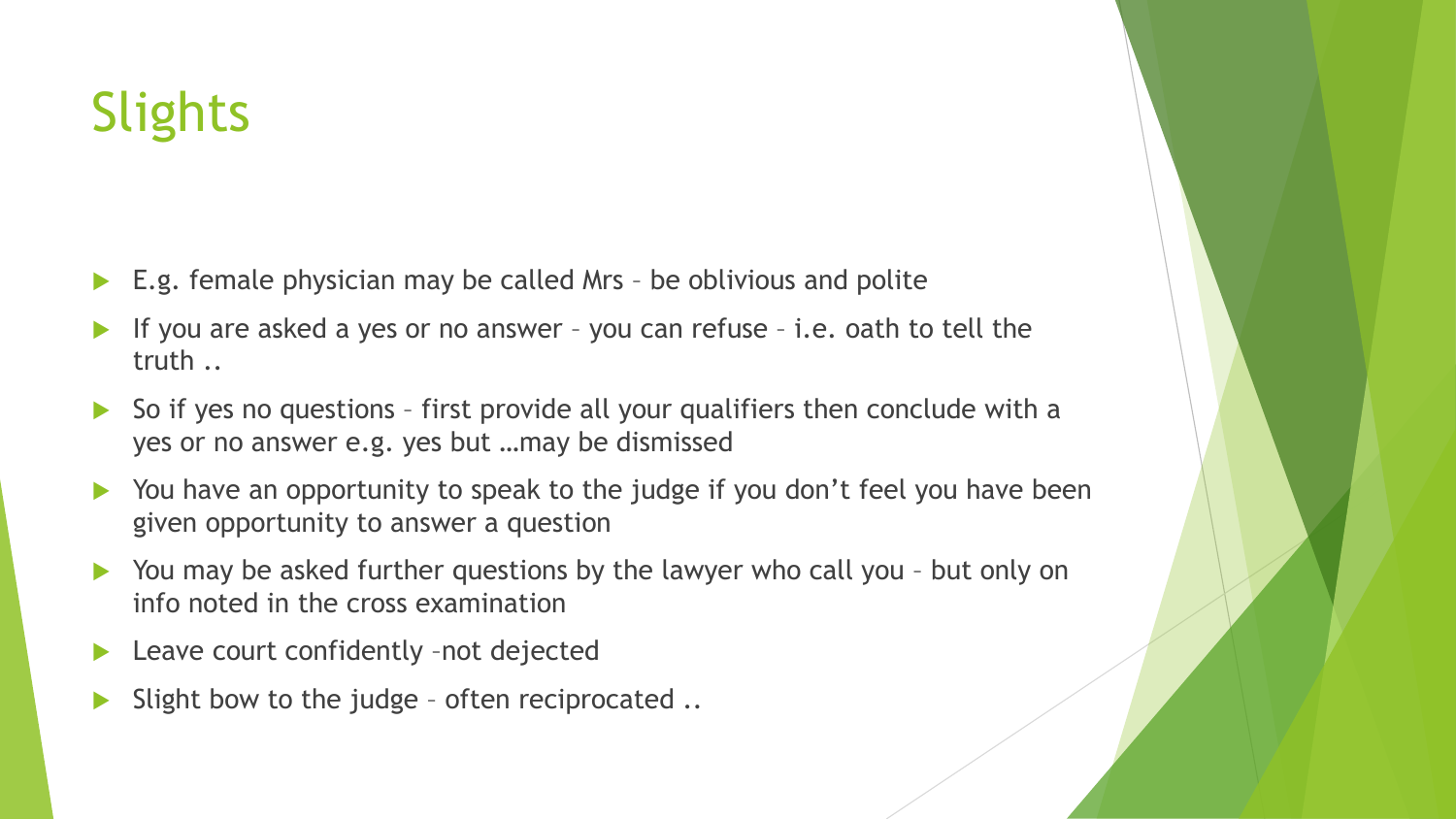### Testimony super performance

- ▶ Dynamism i.e. refers to delivery bold energetic, active, friendly, frank and empathic –i.e. you care about your topic
- Trustworthiness- honest , objective, unselfish and just
- $\triangleright$  Say I don't know occasionally raises credibility
- Clerco great roman statesman "the aim of forensic oratory is to teach , to delight, to move"
- For novices aim to teach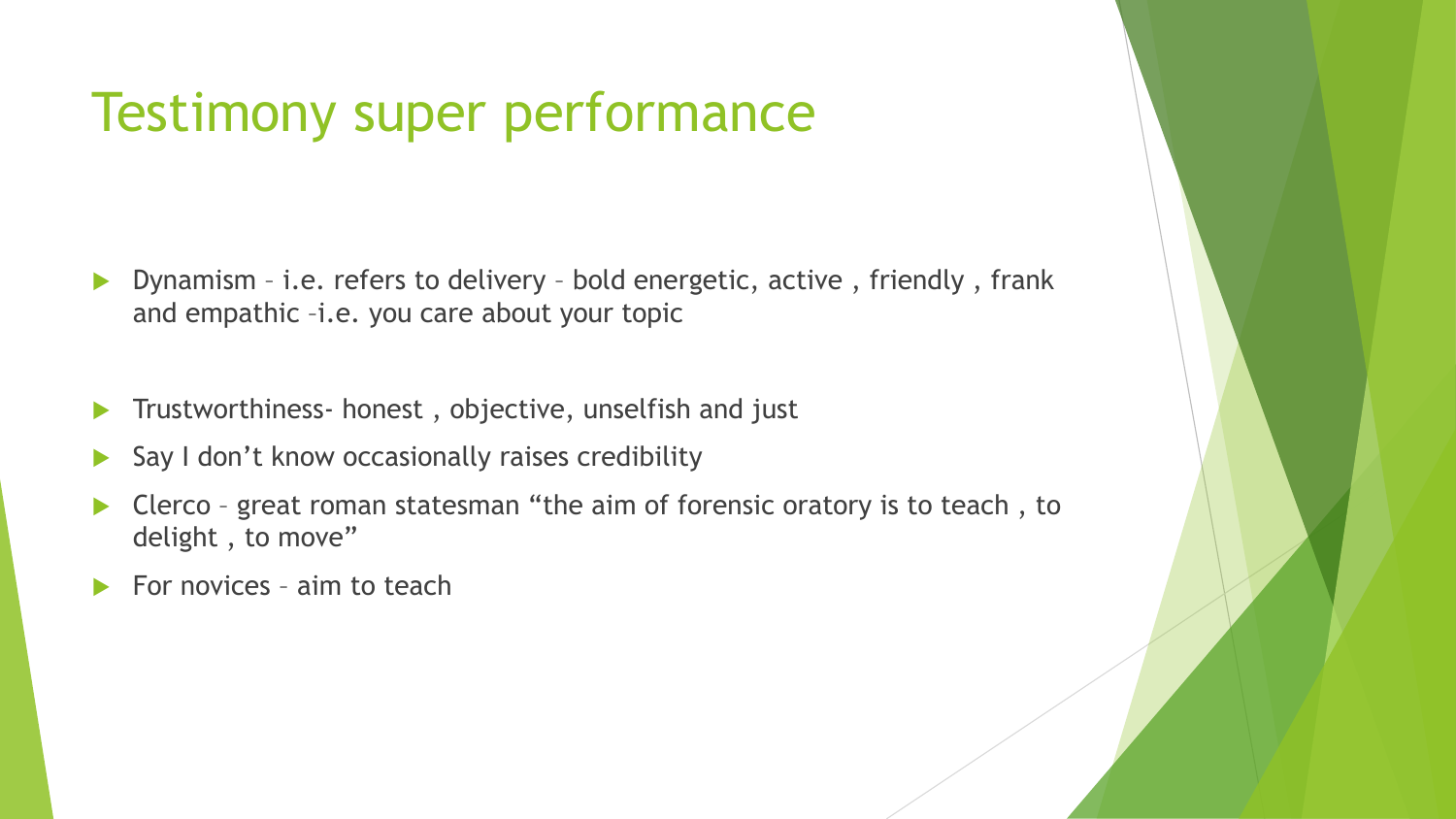### Advanced tactics

- $\blacktriangleright$  Know the lawyers names
- ▶ Push pull method if asked under cross exam -"that's an excellent question , I'm glad you asked that and you are absolutely right – i.e. if lawyer push on door , don't push back but pull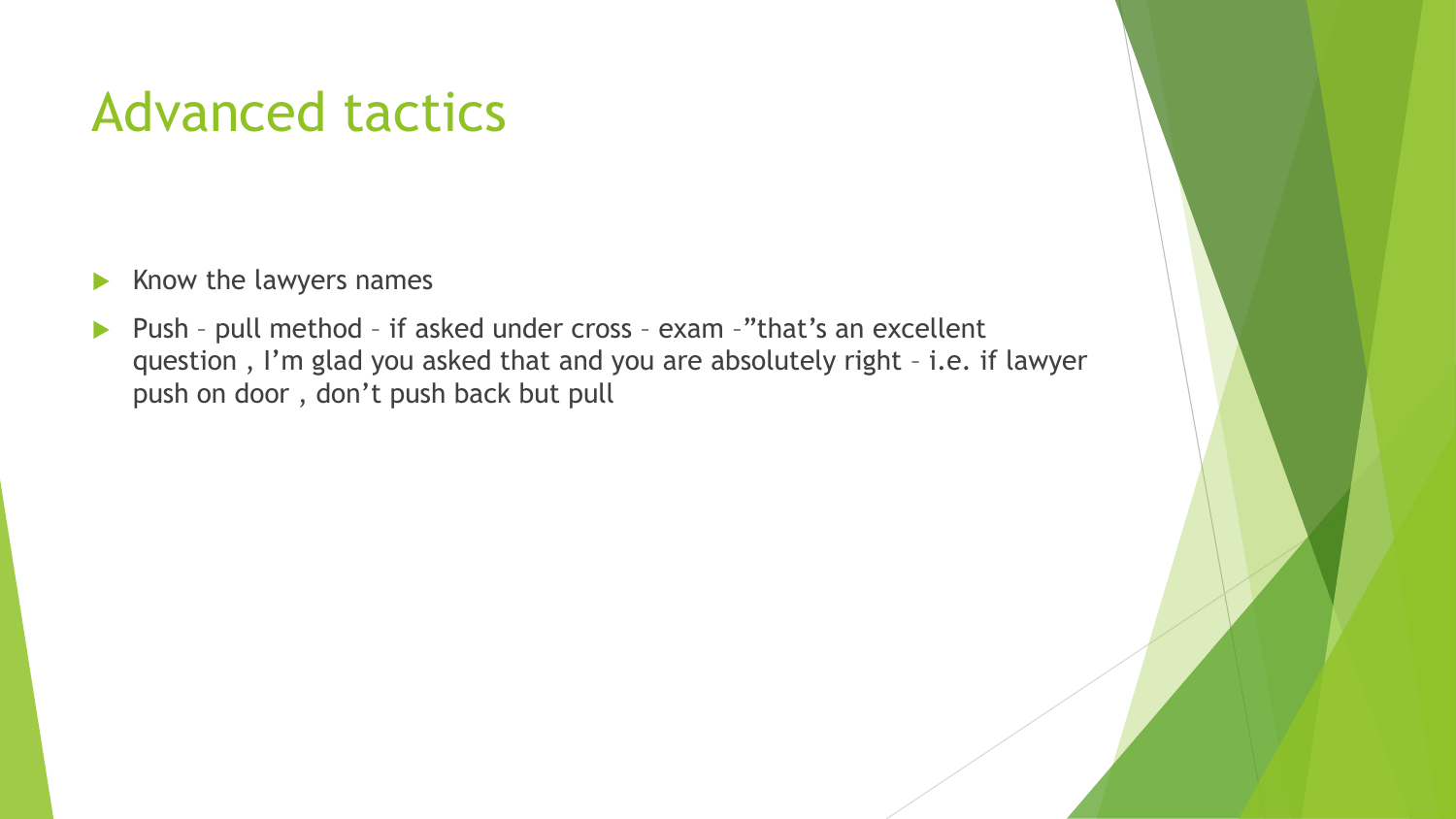### Keep up with clinical skill

- ▶ 23yr old gentleman rugby player fell 2m through a trap door during work as an insulator
- $\triangleright$  s/b ED no fracture
- Had u/s subscapular calcific tendonosis
- ▶ Had MRI No evidence of rotator cuff tear or glenohumeral *instability. There is a grade II dislocation of the acromioclavicular joint with a cyst in the lateral end of the clavicle.*
- *The calcification in the subscapularis with MRI, but this does mean it is calcification rather than ossification.'*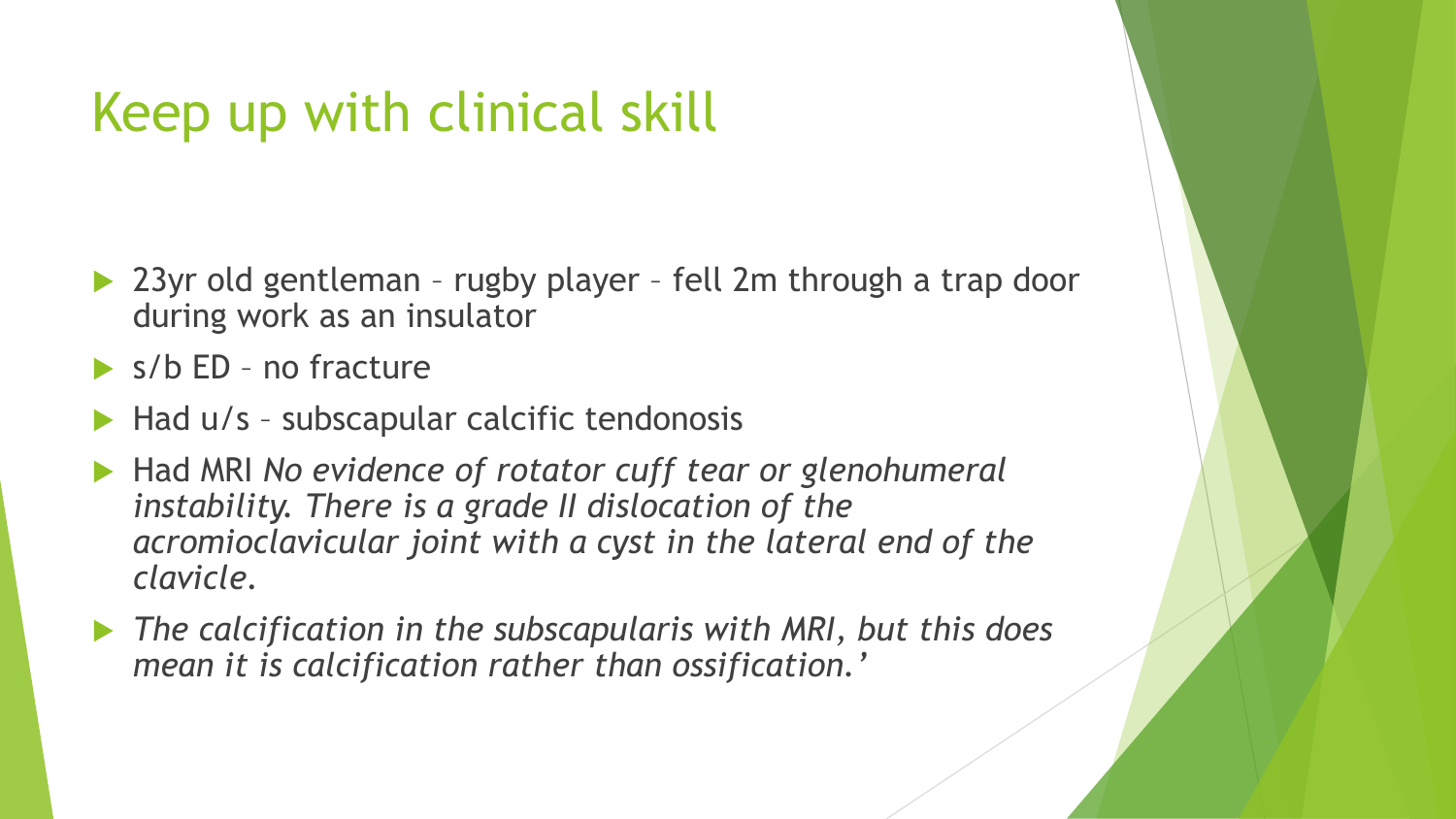## Keep up your clinical skills

- $\blacktriangleright$  Had cortisone to ac joint no significant improvement
- Still pain particular worse when lifting above 90 no pain at rest
- $\triangleright$  O/E full rom all mm 5/5
- Myofascial trigger point
- Impingement tests all negative
- Diagnosis ??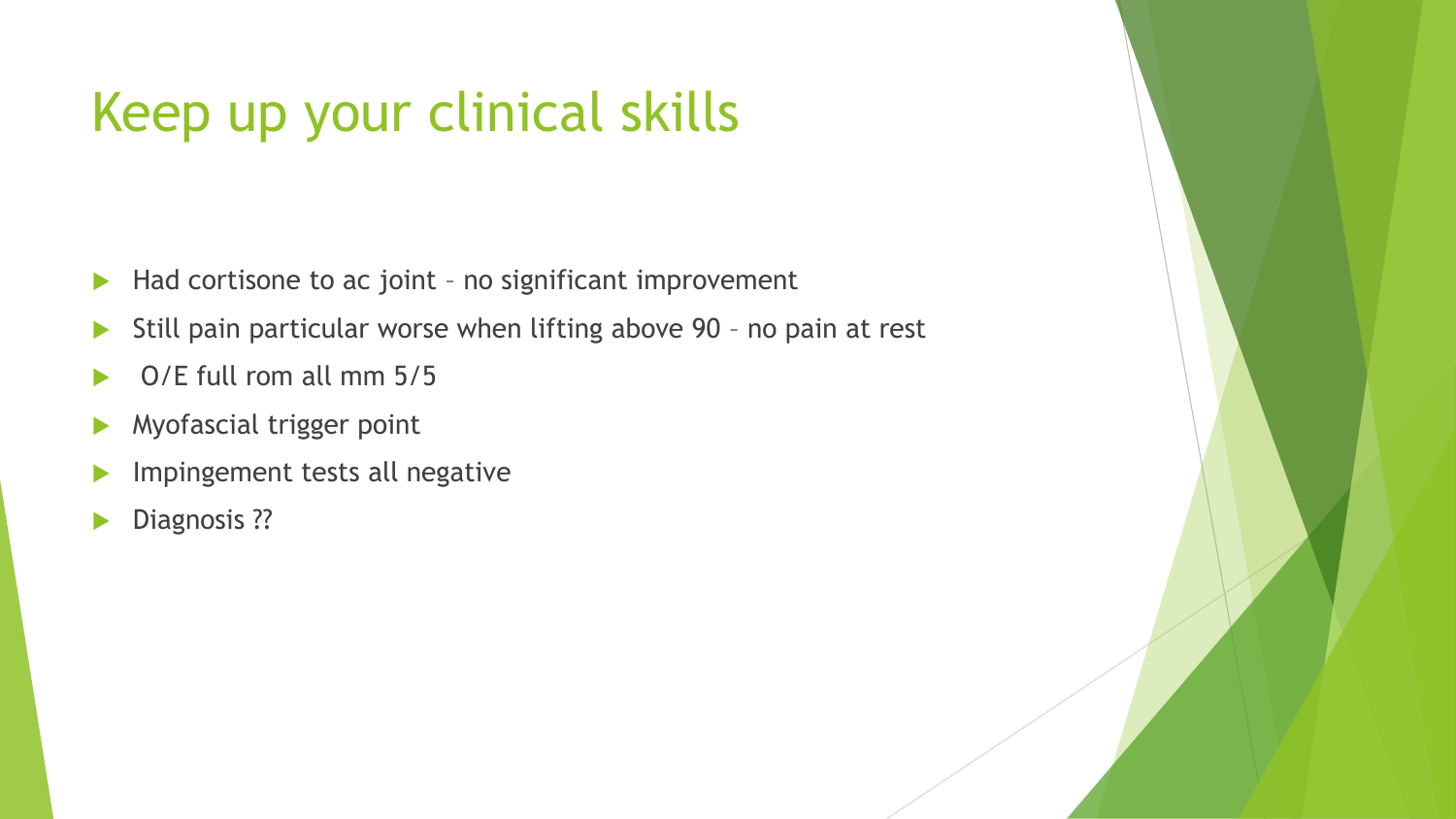### How?

- Grand round
- GP talks evening CME
- **Journal articles**
- Work in a different area to keep up general skills